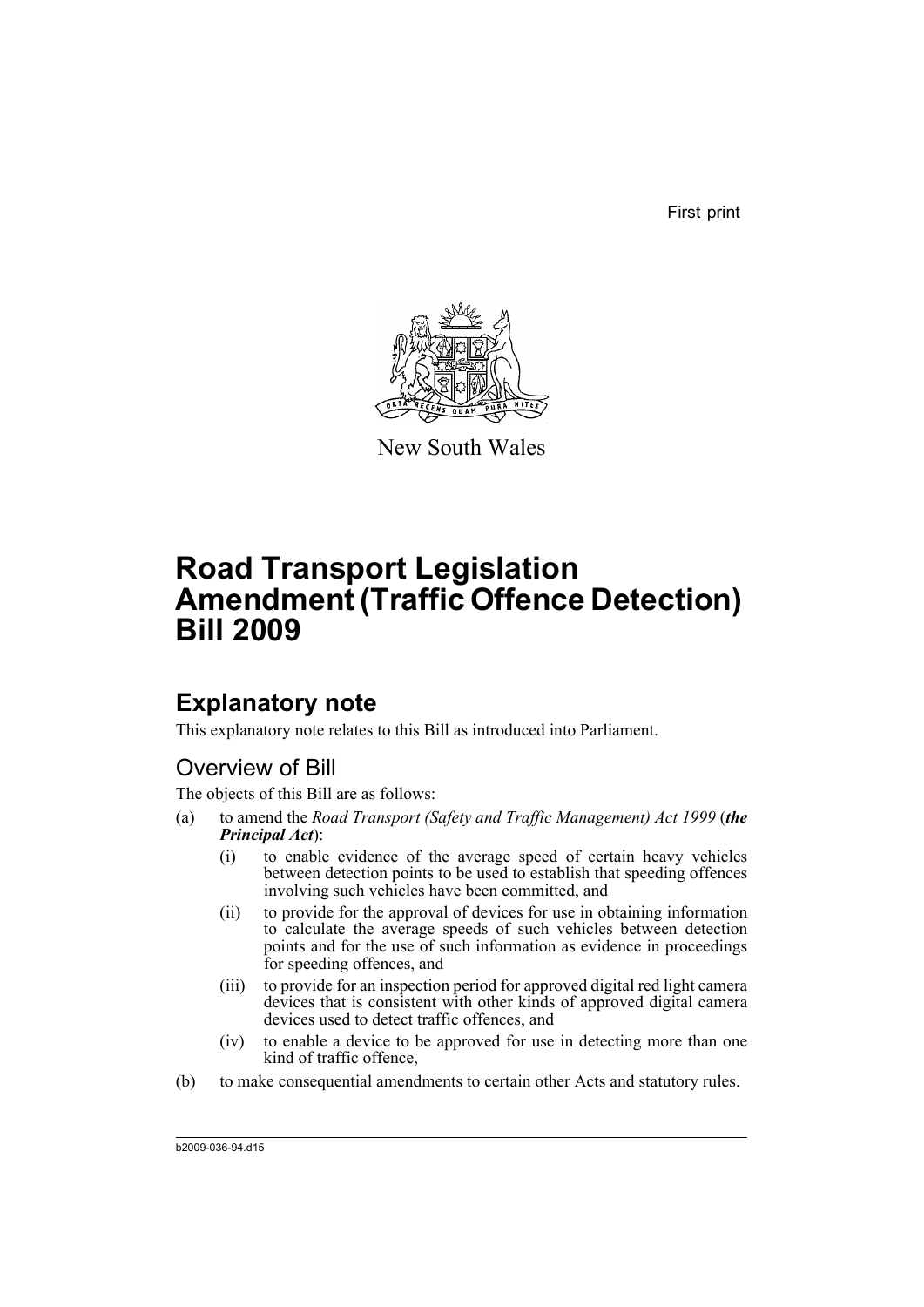Explanatory note

### Outline of provisions

**Clause 1** sets out the name (also called the short title) of the proposed Act.

**Clause 2** provides for the commencement of the proposed Act on a day or days to be appointed by proclamation.

### **Schedule 1 Amendment of Road Transport (Safety and Traffic Management) Act 1999 No 20**

#### **Use of evidence of average speeds of heavy vehicles**

**Schedule 1 [1]** inserts section 43A in the Principal Act to enable a person who brings proceedings for a speeding offence involving a heavy vehicle to rely on evidence of the average speed of the vehicle between detection points as evidence of the actual speed of the vehicle. The proposed section defines a *speeding offence* to be an offence against the Principal Act or the regulations of failing to obey a speed limit or a speed limiter offence within the meaning of Division 2A of Part 5 of the Principal Act.

The proposed section will apply only in relation to speeding offences involving motor vehicles or trailers with a GVM (Gross Vehicle Mass) greater than 4.5 tonnes.

The proposed section sets out a formula for calculating the average speed of such a heavy vehicle between detection points on a road. In cases where there is more than one speed limit applicable to a driver between detection points, the proposed section provides for the calculation of an average speed limit against which the average speed of a vehicle is to be measured.

If there is more than one driver of a heavy vehicle during the same journey, the proposed section holds each driver accountable for the speeding offence except for any particular driver who can establish any exculpatory ground prescribed by the regulations.

The calculation of the average speed or average speed limit for a heavy vehicle between detection points will be based on the shortest practicable distance between the detection points that could be used by a driver of the vehicle without contravening any road rules. The proposed section enables certificate evidence to be given by registered land surveyors (within the meaning of the *Surveying Act 2002*) concerning such distances.

#### **Approval and use of devices to detect average speeds of heavy vehicles**

**Schedule 1 [2]** inserts section 47A in the Principal Act to enable the Roads and Traffic Authority, by order published in the Gazette, to approve a device as being designed to photograph a vehicle at a point during its journey between different points on a road for use in calculating the vehicle's average speed between those points and to record certain information on any photograph that it takes. Any such approved device will be an *approved average speed detection device* for the purposes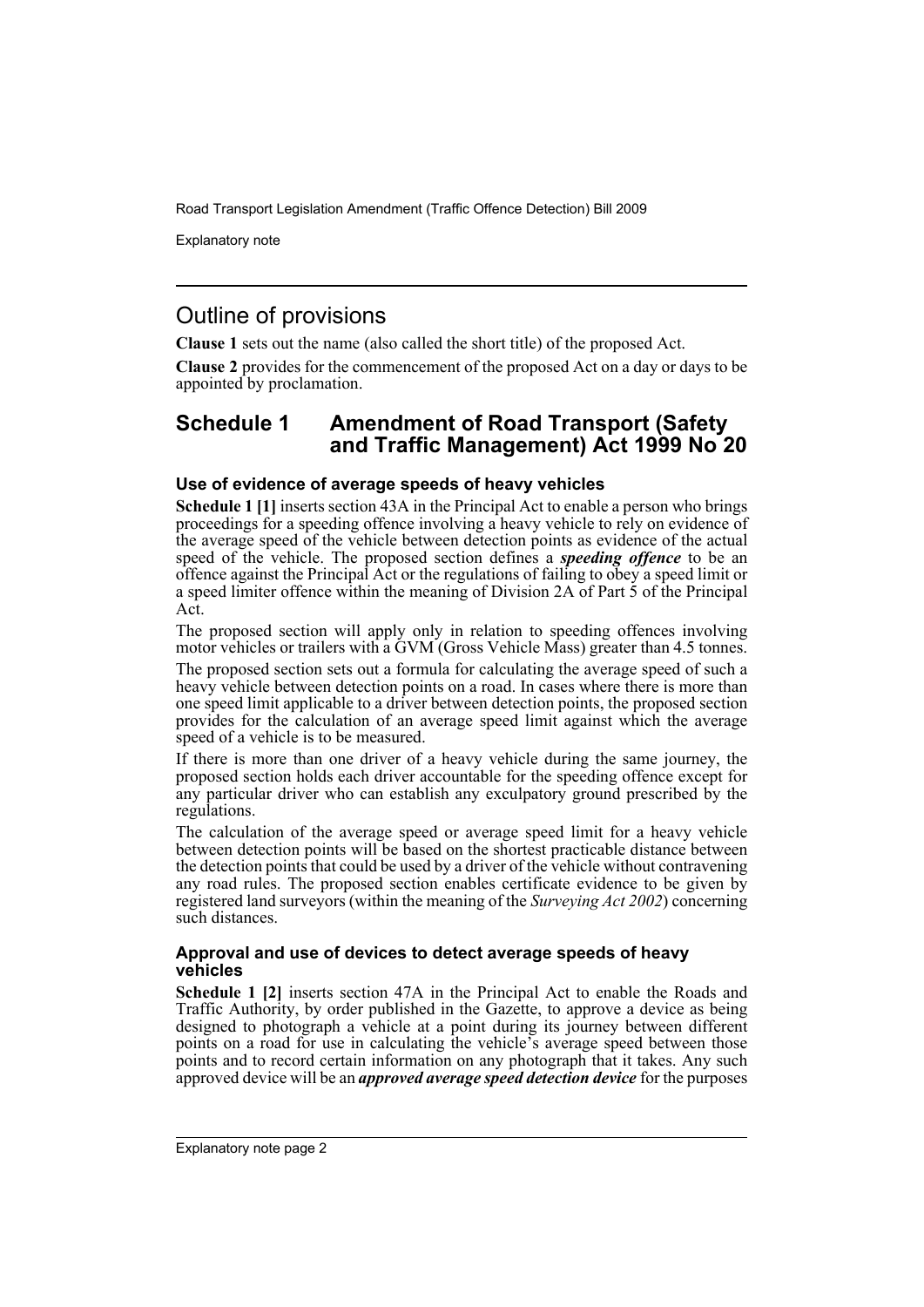Explanatory note

of the Principal Act. **Schedule 1 [12]** makes a consequential amendment to the Dictionary of the Principal Act.

**Schedule 1 [2]** also inserts section 47B in the Principal Act to provide for the admission and use of photographs taken by approved average speed detection devices in proceedings in which evidence of an average speed is being relied on to establish a speeding offence.

**Schedule 1 [5]–[9]** make consequential amendments to sections 69E, 69F and 73A of the Principal Act.

#### **Inspection periods of digital red light cameras**

**Schedule 1 [3]** amends section 57 of the Principal Act to enable the regulations to prescribe the period during which a red traffic light camera (called an *approved camera detection device* in the Act) must be inspected before an alleged traffic light offence for the purposes of issuing certificate evidence concerning photographs the device has taken.

**Schedule 2.7 [2]** inserts clause 156D in the *Road Transport (Safety and Traffic Management) Regulation 1999* to provide that the prescribed period is 30 days (in the case of a digital camera device) and 168 hours (in the case of a non-digital camera device). The period of 168 hours, which is currently the period specified by section 57, was originally inserted for the purposes of non-digital cameras and is no longer appropriate with the advent of digital cameras.

#### **Approval of devices for multiple traffic offence detection purposes**

**Schedule 1 [4]** inserts Division 4 in Part 4 of the Principal Act. The new Division (which contains a section 57C) will enable the same device to be approved under the Act for the purposes of several provisions of the Act dealing with the approval of devices to detect traffic offences. For example, it will be possible under the proposed section to approve a digital camera device for use as both a red light camera and a speed recording camera if the device is designed to perform both kinds of functions.

#### **Savings and transitional provisions**

**Schedule 1 [10]** amends clause 1 of Schedule 2 to the Principal Act to enable the Governor to make regulations of a savings or transitional nature.

**Schedule 1 [11]** amends Schedule 2 to the Principal Act to insert a new Part that contains provisions of a savings or transitional nature consequent on the enactment of the proposed Act.

### **Schedule 2 Consequential amendment of other Acts and statutory rules**

**Schedule 2.1** amends section 283 of the *Criminal Procedure Act 1986*, which deals with the need for, and admissibility of, certain evidentiary matters relating to law enforcement devices. The proposed amendments are consequential on the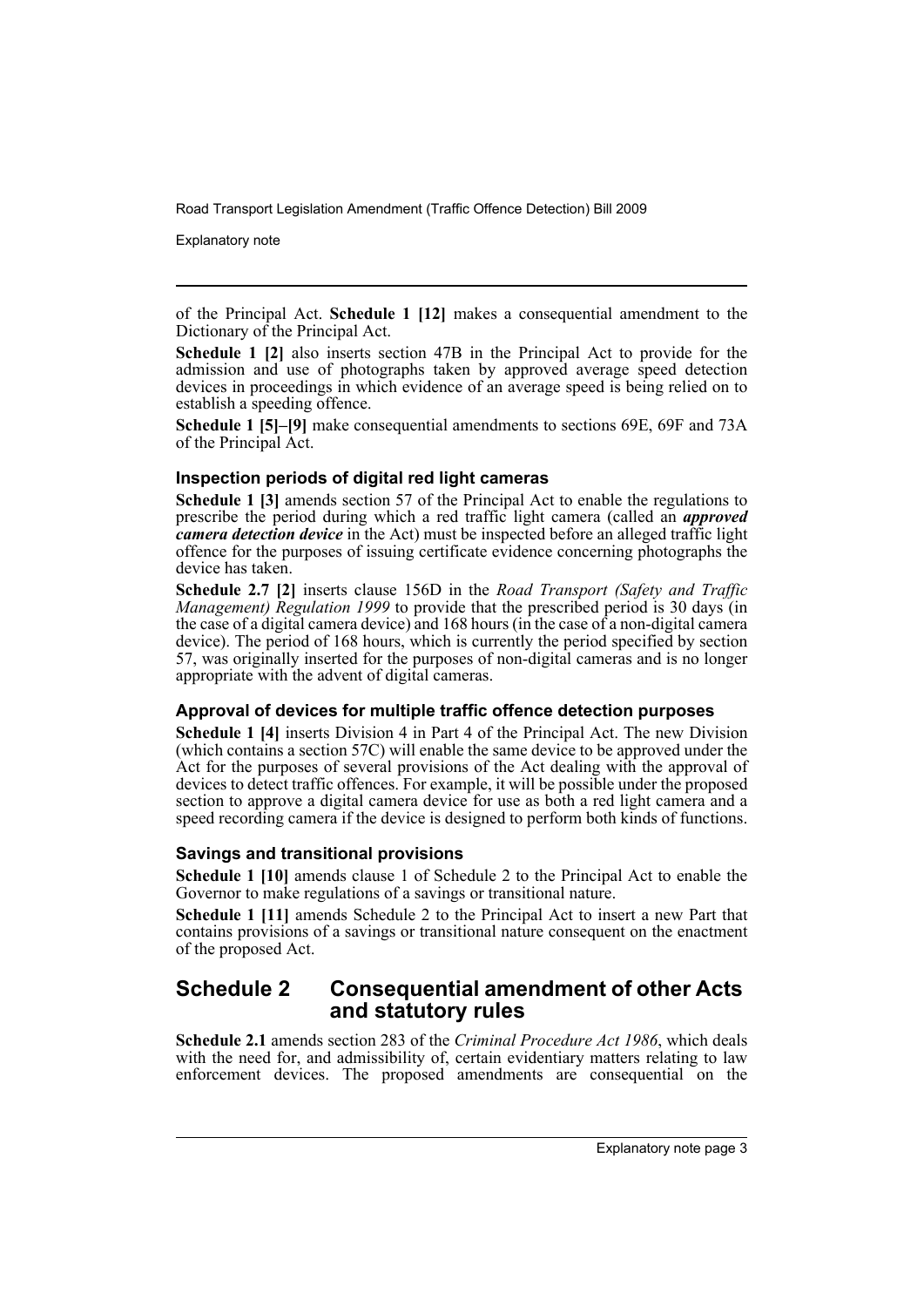Explanatory note

amendments made to the Principal Act concerning the approval and use of evidence from approved average speed detection devices.

**Schedule 2.2** amends section 38 of the *Fines Act 1996*, which deals with the circumstances in which a person issued with a penalty reminder notice for a vehicle offence detected by an approved camera device is not liable to pay the penalty. The proposed amendment adds offences detected by the use of approved average speed detection devices to the list of devices approved under the Principal Act to which section 38 applies.

**Schedule 2.3** amends rule 20 of the *Road Rules 2008* to add a note to the rule indicating that proposed section 43A (to be inserted by Schedule 1 [1] to the proposed Act) will enable the use of average speeds and average speed limits to be used in proceedings for offences against the rule that involve heavy vehicles to which the proposed section will apply.

**Schedule 2.4** amends the *Road Transport (Driver Licensing) Regulation 2008* to provide for additional demerit points to be allocated for certain offences against the *Road Rules 2008* committed in an average speed detection zone. An *average speed detection zone* is defined to mean a length of road to which an average speed detection zone sign applies, being a length of road beginning at an average speed detection zone sign and ending 300 metres along the length of road in the direction driven by a driver on the road who faces the sign before passing it. The object of the amendments is to discourage certain contraventions of the *Road Rules 2008* in order to avoid approved average speed detection devices. The amendments are consistent with the allocation of demerit points in connection with the commission of such offences in Safe-T-Cam zones.

**Schedule 2.5** amends section 179 of the *Road Transport (General) Act 2005* to expand the enforcement provisions in that section so that the provisions will also apply to a speeding offence detected by use of an average speed obtained from information gathered from approved average speed detection devices. Section 179 provides for the responsible person for a vehicle to be held responsible for camera recorded offences unless the person discloses who the actual offender was by means of a statutory declaration.

**Schedule 2.6** amends the *Road Transport (General) Regulation 2005* to provide for additional amounts for penalty notices issued for certain offences against the *Road Rules 2008* committed in an average speed detection zone. The amendments are consistent with the amendments made to the *Road Transport (Driver Licensing) Regulation 2008* by Schedule 2.4.

#### **Schedule 2.7**:

- (a) amends clause 156B of the *Road Transport (Safety and Traffic Management) Regulation 1999* to prescribe security indicators for photographs taken by approved average speed detection devices, and
- (b) inserts clause 156D in the Regulation for the purpose described above in connection with the amendment made by Schedule  $\hat{1}$  [3], and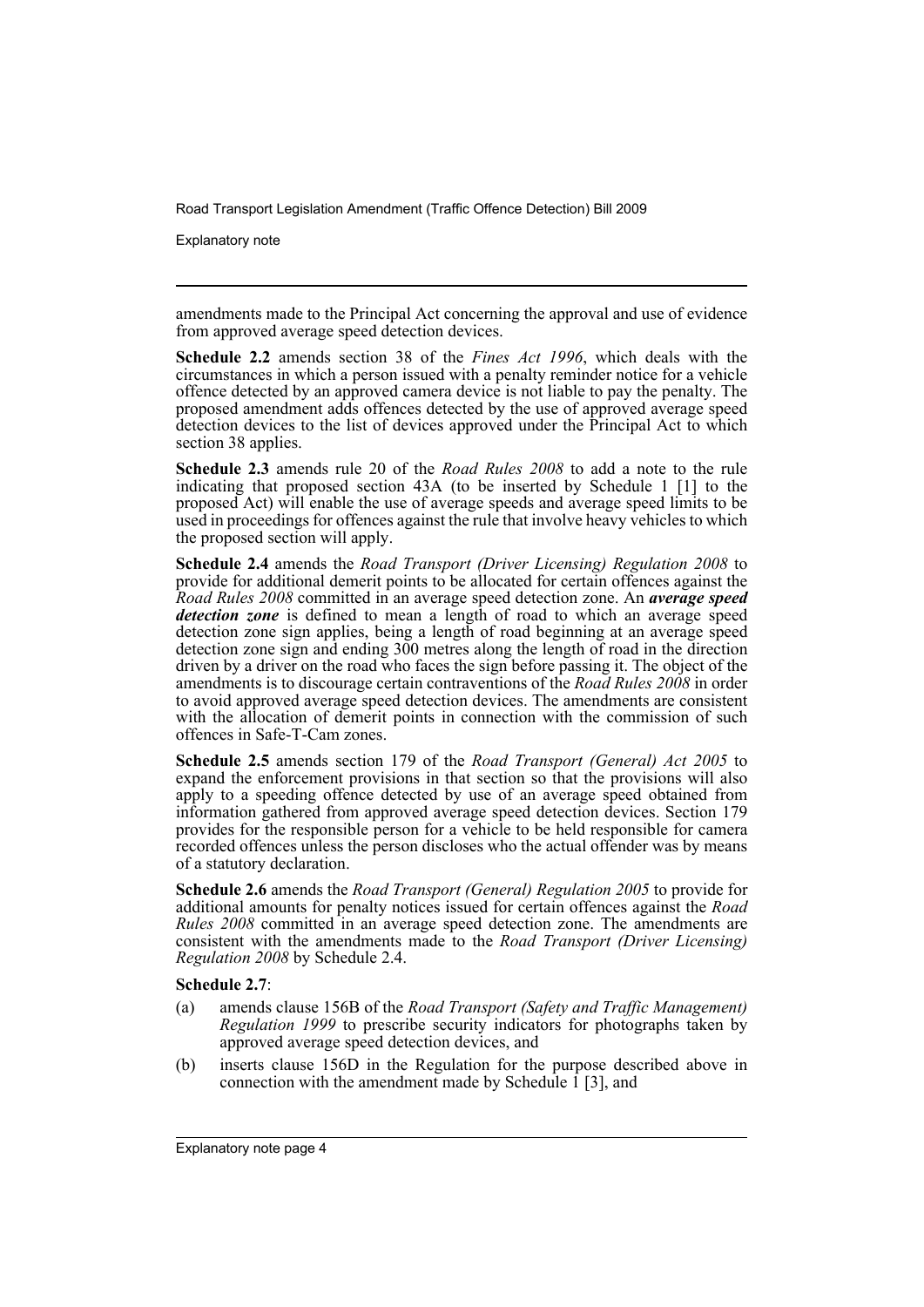Explanatory note

(c) inserts clause 160A in the Regulation to provide for a ground of exculpation for a driver for the purposes of proposed section  $43A(3)$  of the Principal Act if another driver has been held responsible for the speeding offence and a statutory declaration made by the driver seeking exculpation concerning the matter is provided to the State Debt Recovery Office.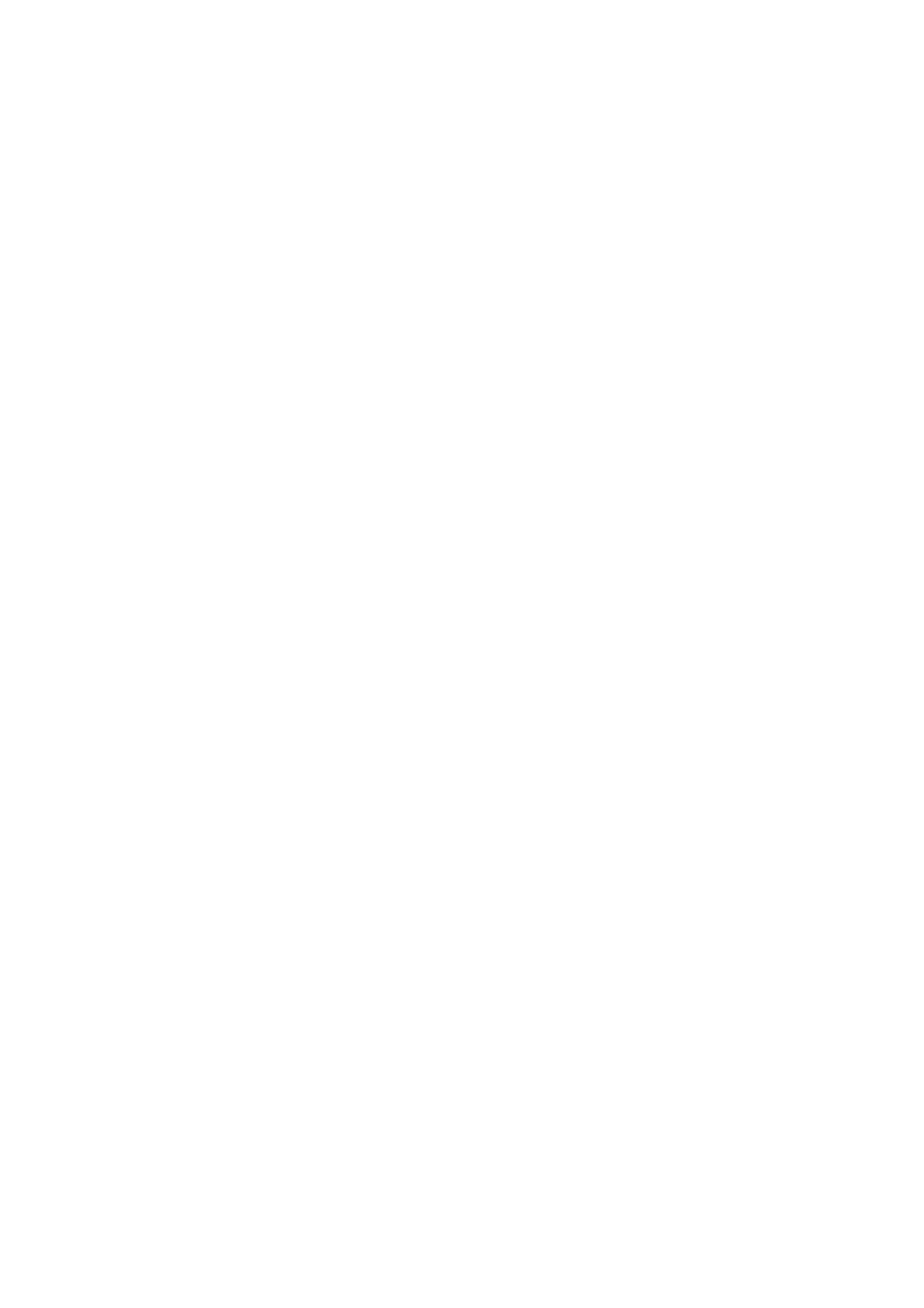First print



New South Wales

# **Road Transport Legislation Amendment (Traffic Offence Detection) Bill 2009**

## **Contents**

|            |                                                                                          | Page |
|------------|------------------------------------------------------------------------------------------|------|
|            | Name of Act                                                                              | 2    |
|            | Commencement                                                                             | 2    |
|            | Schedule 1 Amendment of Road Transport (Safety and Traffic<br>Management) Act 1999 No 20 | 3    |
| Schedule 2 | Consequential amendment of other Acts and                                                |      |
|            | statutory rules                                                                          | 13   |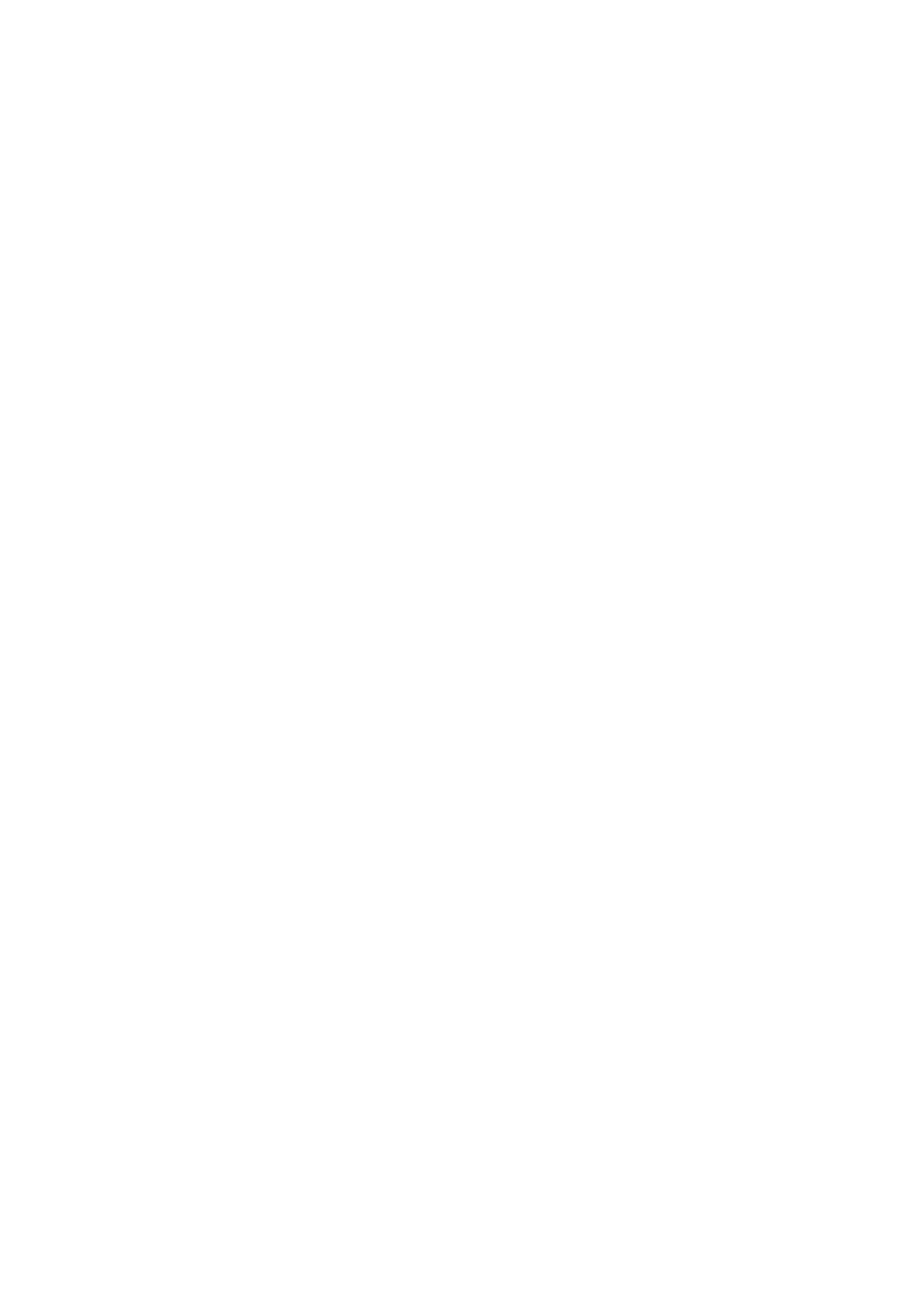

New South Wales

## **Road Transport Legislation Amendment (Traffic Offence Detection) Bill 2009**

No , 2009

### **A Bill for**

An Act to amend the *Road Transport (Safety and Traffic Management) Act 1999* and certain other legislation to make further provision with respect to the detection of speeding offences by heavy vehicles and the detection of certain other traffic offences.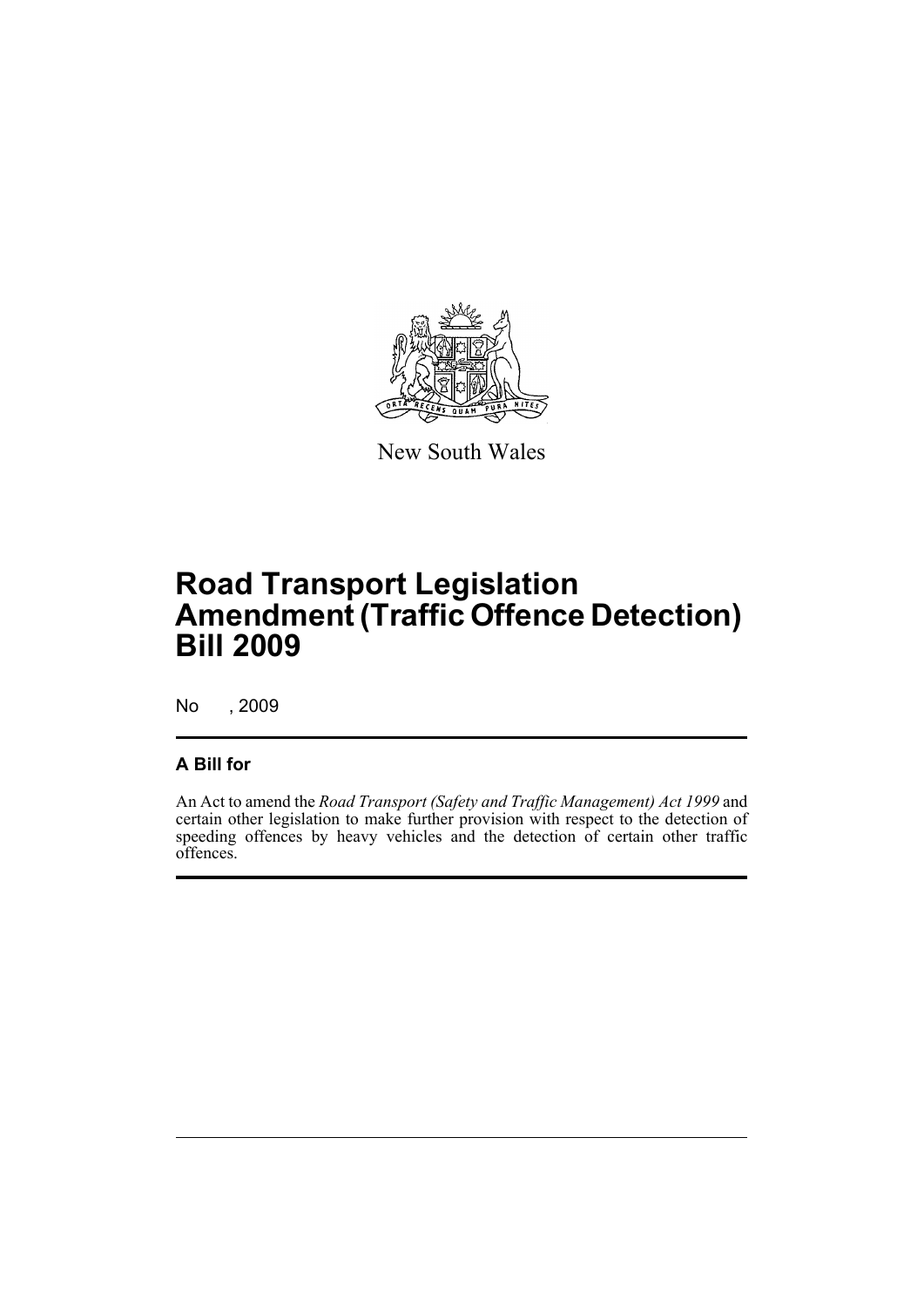<span id="page-9-1"></span><span id="page-9-0"></span>

| The Legislature of New South Wales enacts:                                                    |                     |
|-----------------------------------------------------------------------------------------------|---------------------|
| Name of Act                                                                                   | $\overline{2}$      |
| This Act is the Road Transport Legislation Amendment (Traffic Offence<br>Detection) Act 2009. | 3<br>$\overline{4}$ |
| Commencement                                                                                  | 5                   |
| This Act commences on a day or days to be appointed by proclamation.                          | 6                   |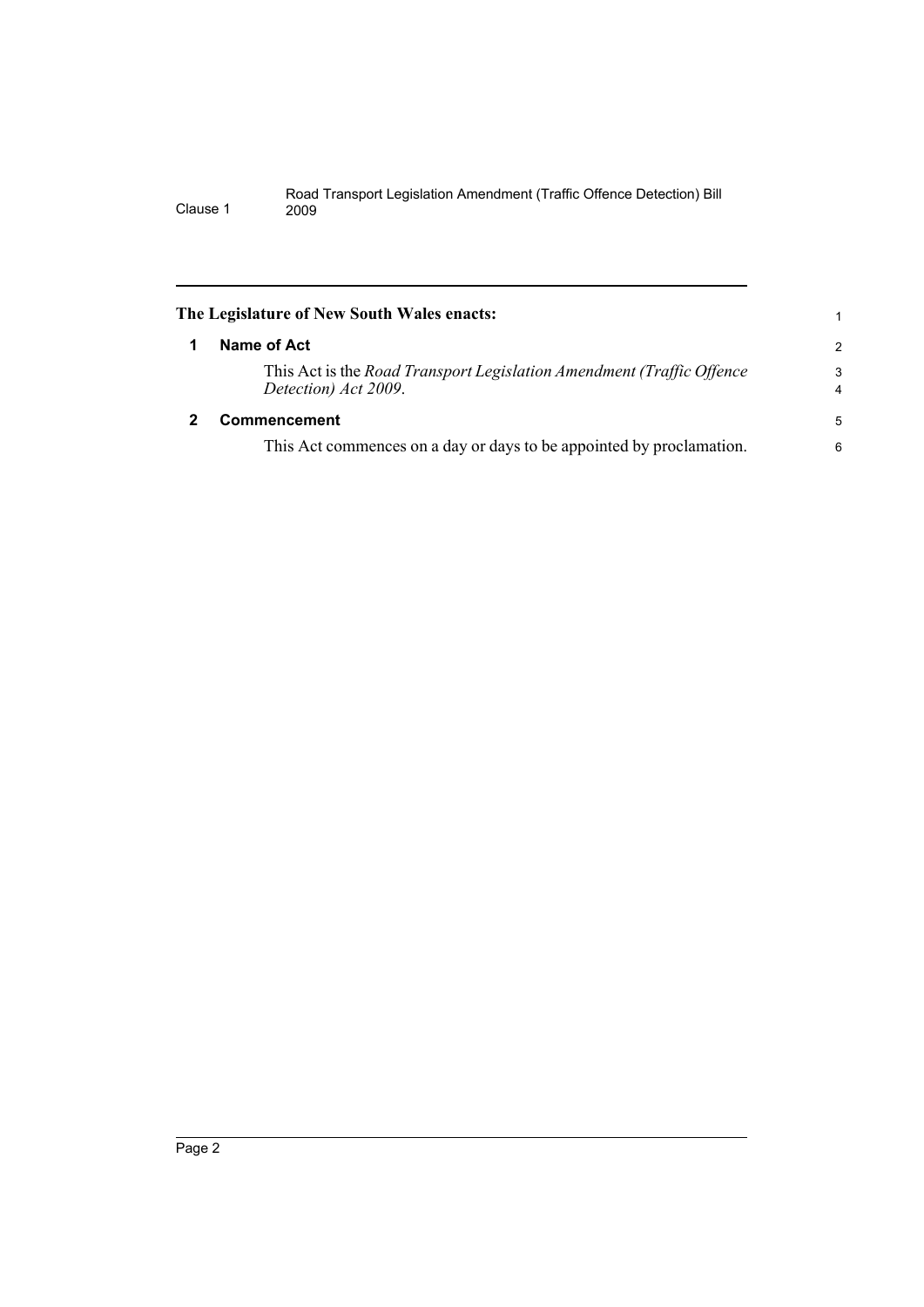Amendment of Road Transport (Safety and Traffic Management) Act 1999 No 20 Schedule 1

### <span id="page-10-0"></span>**Schedule 1 Amendment of Road Transport (Safety and Traffic Management) Act 1999 No 20**

#### **[1] Section 43A**

Insert before section 44:

#### **43A Average speed of heavy vehicle is evidence of actual speed in certain circumstances**

#### (1) **When section may be relied on**

A person who brings proceedings for a speeding offence involving a heavy vehicle may, in accordance with this section, rely on evidence of the average speed of the vehicle between detection points as evidence of the actual speed of the vehicle in order to establish the offence.

#### (2) **Evidence and other matters that may be relied on**

The following provisions apply in relation to proceedings for a speeding offence involving a heavy vehicle in which the person bringing the proceedings seeks to rely on evidence of the average speed of the vehicle:

- (a) the average speed of the heavy vehicle calculated in accordance with this section is admissible and is prima facie evidence of the actual speed at which a driver of the vehicle drove the vehicle on a road between the detection points, and
- (b) if there was more than one driver of the heavy vehicle between the detection points—each driver is taken to have driven the heavy vehicle at the average speed of the vehicle calculated in accordance with this section, except as provided by subsection (3), and
- (c) if more than one speed limit applied to a driver of the heavy vehicle between the detection points and the speeding offence is not a speed limiter offence:
	- (i) the average speed limit for the driver on a road between the points calculated in accordance with this section is taken (subject to subsection (8)) to be the speed limit that applied to the driver at all times on the road between those points, and
	- (ii) a driver of (and any responsible person for) the vehicle may be dealt with under the road transport legislation accordingly, and

1  $\mathfrak{p}$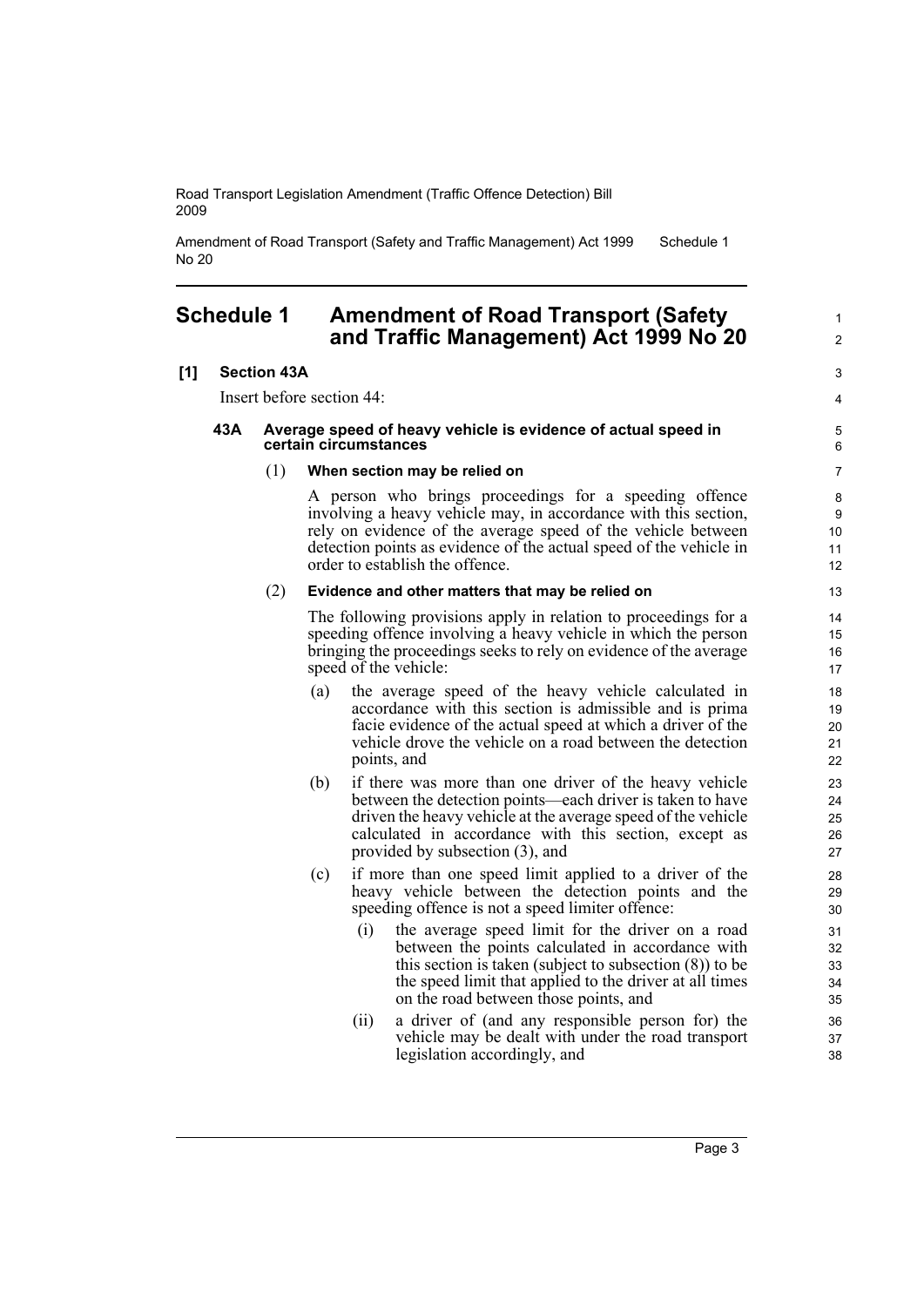Schedule 1 Amendment of Road Transport (Safety and Traffic Management) Act 1999 No 20

- (d) the heavy vehicle and any of its drivers are, for the purposes of calculating the vehicle's average speed and any average speed limit, taken to have travelled between the detection points by means of the shortest practicable distance between those points regardless of the actual route taken by any of the drivers between the points.
- (3) Subsection (2) (b) does not apply in relation to any driver of a heavy vehicle if the driver establishes any ground of exculpation prescribed by the regulations. The regulations may also provide for the kinds of evidence that may be used in connection with establishing any such ground of exculpation (for example, the provision of a statutory declaration).

#### (4) **How average speed is to be calculated**

The *average speed* of a heavy vehicle between detection points is to be calculated in accordance with the following formula (and expressed in kilometres per hour rounded down to the next whole number):

$$
\frac{D_T \times 3600}{T}
$$

where:

 $D<sub>T</sub>$  is the total shortest practicable distance (expressed in kilometres and rounded down to 2 decimal places) that could have been travelled by the vehicle on a road between the detection points.

*T* is the journey time (expressed in seconds) of the vehicle between the detection points.

#### (5) **How average speed limit is to be calculated**

The *average speed limit* for a driver of a heavy vehicle on a road between detection points in circumstances where more than one speed limit applied to the driver between those points is to be calculated in accordance with the following formula (and expressed in kilometres per hour rounded up to the next whole number):

$$
\frac{D_T}{S_1 + \frac{D_2}{S_2} + \dots + \frac{D_n}{S_n}}
$$

> 18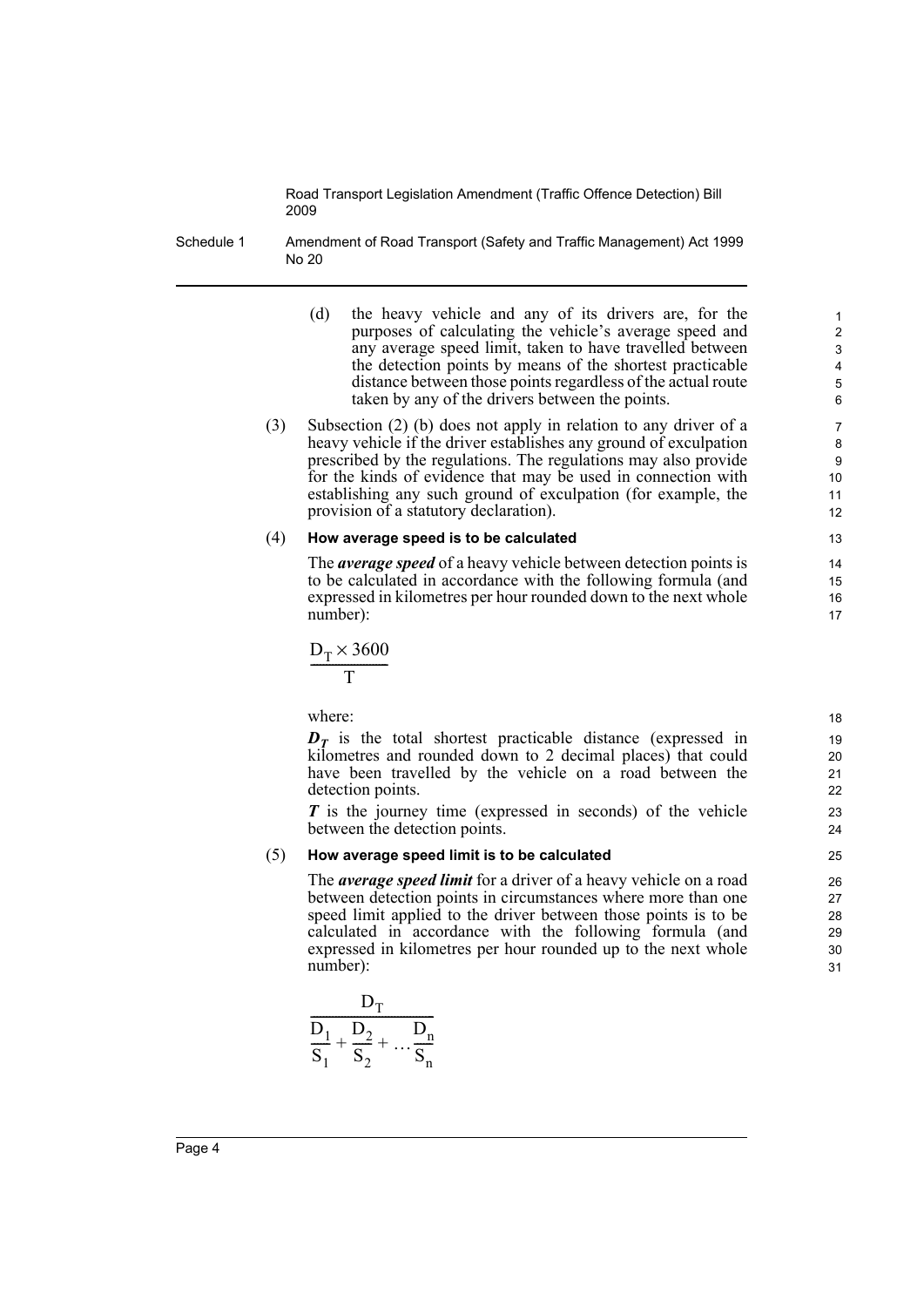Amendment of Road Transport (Safety and Traffic Management) Act 1999 No 20 Schedule 1

where:

 $D<sub>T</sub>$  is the total shortest practicable distance (expressed in kilometres and rounded down to 2 decimal places) that could be travelled by the vehicle on a road between the detection points.

 $S_1, S_2, \ldots, S_n$  are each of the speed limits (expressed in kilometres per hour) that would have applied to a driver of the vehicle if the vehicle were travelling along the shortest practicable distance  $D<sub>T</sub>$ on a road between the detection points.

 $D_1, D_2, \ldots, D_n$  are each part of the total shortest practicable distance  $D<sub>T</sub>$  between the detection points (expressed in kilometres and rounded down to 2 decimal places) for the different speed limits  $S_1, S_2, \ldots, S_n$  that would have applied to a driver of the vehicle between the detection points.

#### (6) **Certificate evidence concerning average speed calculations**

Any certificates purportedly signed by an approved person for the matters concerned that certify any one or more of the following matters may be tendered in proceedings for a speeding offence involving a heavy vehicle in which the person bringing the proceedings seeks to rely on the vehicle's average speed and are admissible in the proceedings and are prima facie evidence of any of the matters that are certified:

- (a) the shortest practicable distance, expressed in kilometres and rounded down to 2 decimal places, that could be travelled by a vehicle on a road between the detection points,
- (b) if more than one speed limit applied to a driver of a vehicle between the detection points (measured along that shortest practicable distance):
	- (i) each distance for which each speed limit applied to the driver, expressed in kilometres and rounded down to 2 decimal places, and
	- (ii) the average speed limit calculated in accordance with this section that applied to the driver between the points (including an average speed limit calculated in accordance with this section using computer programs or electronic equipment),
- (c) the average speed calculated in accordance with this section at which a vehicle travelled between the points (including an average speed calculated in accordance with this section using computer programs or electronic equipment).

Page 5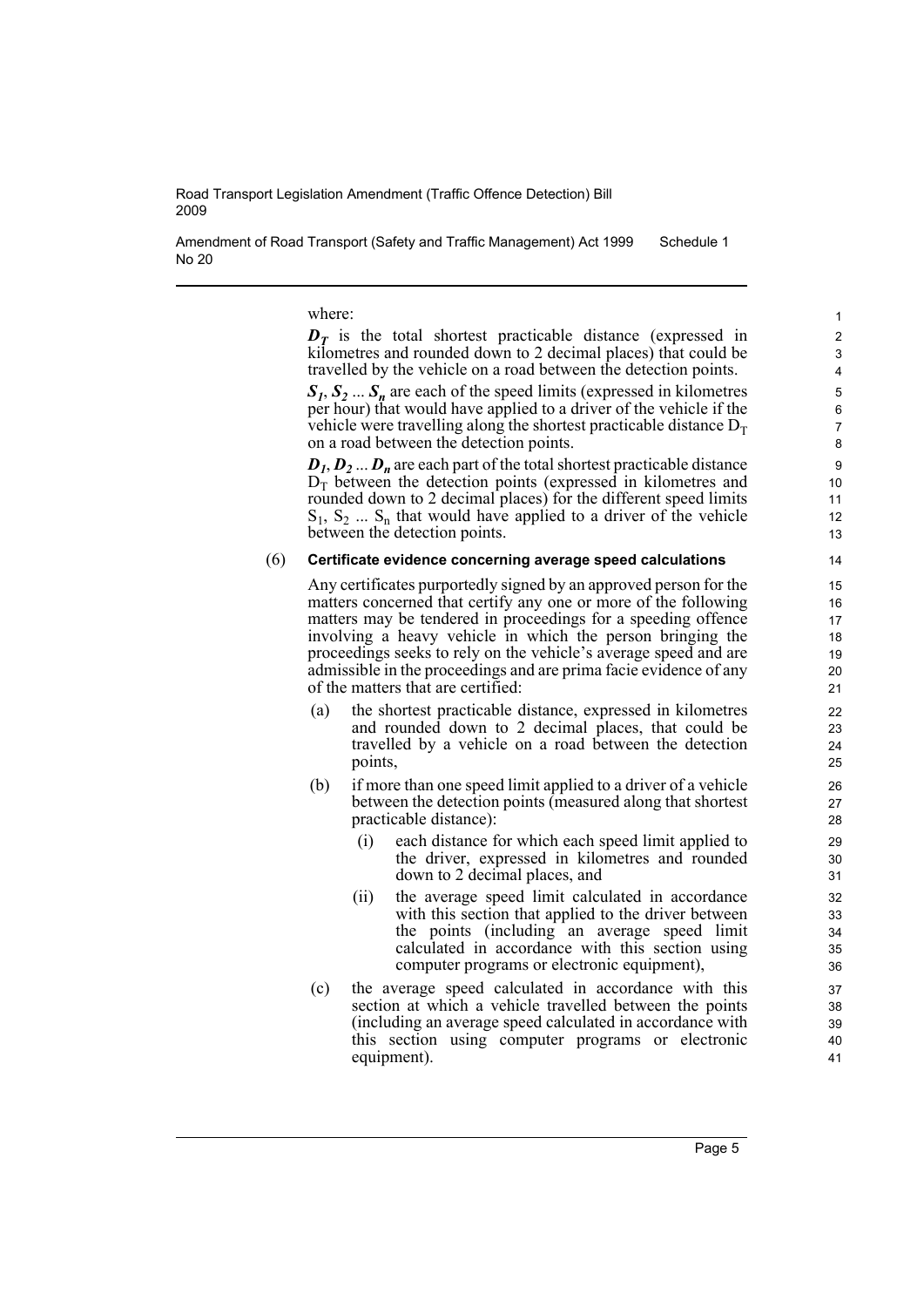Schedule 1 Amendment of Road Transport (Safety and Traffic Management) Act 1999 No 20

#### (7) **Section does not exclude other modes of proof of speeding offences**

This section is in addition to, and does not derogate from, any other mode of proof of the speed of a heavy vehicle.

- (8) Without limiting subsection (7), a court in proceedings for a speeding offence in which the person bringing the proceedings is seeking to rely on evidence of the average speed of the vehicle may convict a person of the offence relying on evidence of the actual speed of the vehicle at a particular point of its journey between detection points (instead of evidence of an average speed or average speed limit) if the court is satisfied that:
	- (a) evidence in the proceedings (other than evidence establishing the average speed) establishes the actual speed at which the driver was driving, and the actual speed limit that applied to the driver, at that point, and
	- (b) the use of the actual speed and actual speed limit rather than the average speed (and, where relevant, the average speed limit) demonstrates that the driver exceeded the speed limit by a greater speed than that indicated by the use of the average speed or average speed limit.

**Note.** Assume, for example, that the average speed of a heavy vehicle calculated in accordance with this section between detection points is 120 kilometres per hour along a length of road for which the speed limit is 90 kilometres per hour. The use of the average speed of the vehicle indicates that the speed limit was exceeded by 30 kilometres per hour.

Assume, as well, that a police officer also measured the speed of the vehicle at some point during the same journey at 130 kilometres per hour using an approved speed measuring device. Using the police officer's measurement, the driver was exceeding the speed limit by 40 kilometres per hour at that point.

A court in proceedings to which this section applies may rely on evidence obtained by the police officer rather than the average speed to convict a person of the speeding offence.

#### (9) **Reliance on average speed does not affect validity of driver licence suspension notices**

For the avoidance of doubt, the validity of a suspension notice given to a person under section 205 or 206 of the *Road Transport (General) Act 2005* for a speeding offence may not be challenged or called into question in any proceedings only because the average speed that is relied on in proceedings or a penalty notice for the offence is less than a speed for which a notice may be issued under section 205 or 206.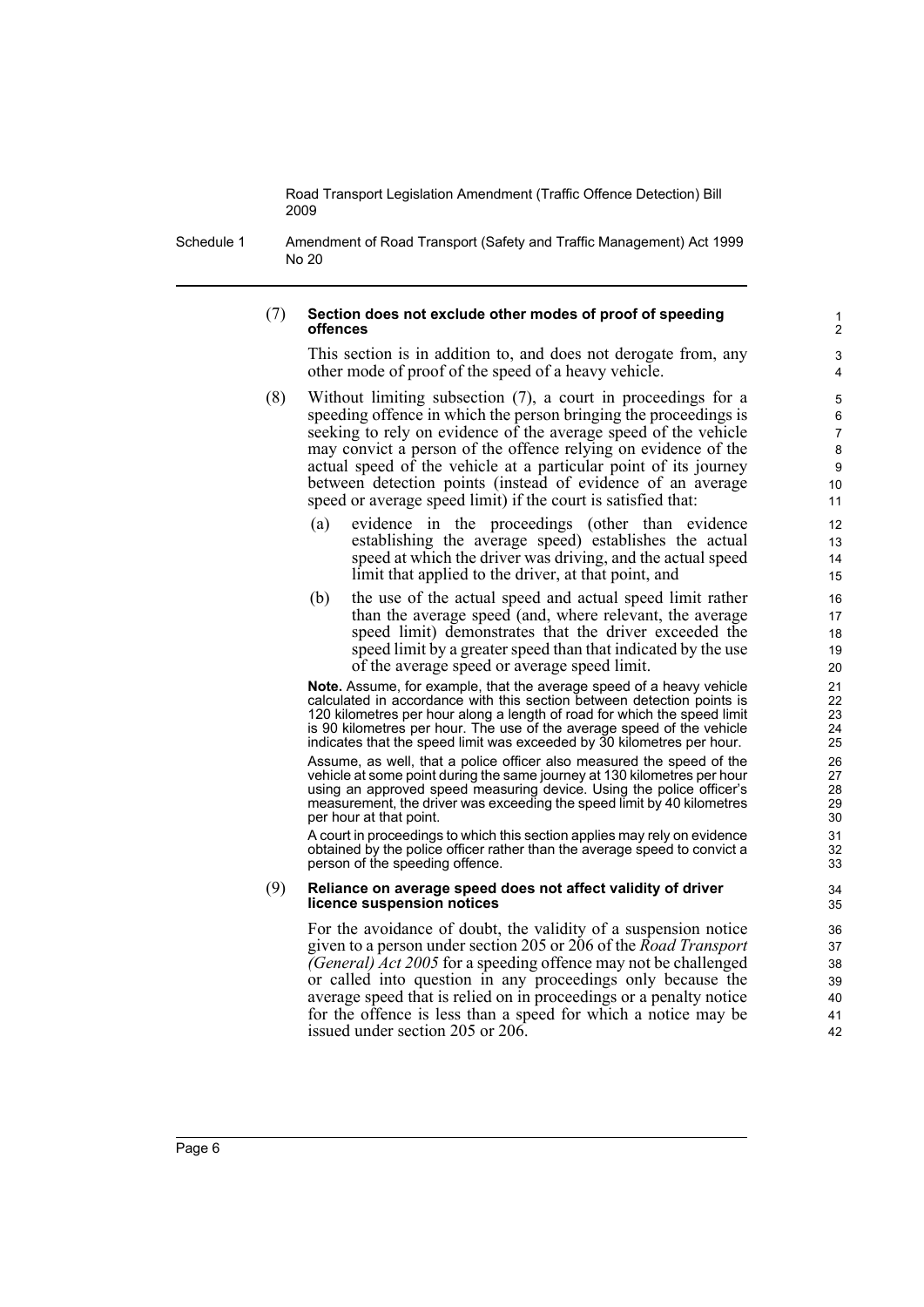Amendment of Road Transport (Safety and Traffic Management) Act 1999 No 20 Schedule 1

|     | (10)                     | <b>Definitions</b>                                                                                                                                                                                                                                                                       | 1                          |
|-----|--------------------------|------------------------------------------------------------------------------------------------------------------------------------------------------------------------------------------------------------------------------------------------------------------------------------------|----------------------------|
|     |                          | In this section:                                                                                                                                                                                                                                                                         | $\overline{\mathbf{c}}$    |
|     |                          | <i>approved person</i> means:                                                                                                                                                                                                                                                            |                            |
|     |                          | in relation to certifying distances for the purposes of this<br>(a)<br>section—a registered land surveyor within the meaning of<br>the Surveying Act 2002, and                                                                                                                           | 4<br>5<br>6                |
|     |                          | in relation to certifying any other matter for the purposes<br>(b)<br>of this section—a person (or a person belonging to a class<br>of persons) authorised by the Authority to issue certificates<br>for the purposes of this section.                                                   | 7<br>8<br>9<br>10          |
|     |                          | detection points means the different points on a road by reference<br>to which the average speed of a heavy vehicle is proposed to be<br>calculated for the purposes of this section.                                                                                                    | 11<br>12<br>13             |
|     |                          | <b>heavy vehicle</b> has the same meaning as in the <i>Road Transport</i><br>(General) Act 2005.                                                                                                                                                                                         | 14<br>15                   |
|     |                          | <i>journey time</i> , in relation to a heavy vehicle between detection<br>points, means the total time that elapsed between the heavy<br>vehicle passing the first and last detection points.                                                                                            | 16<br>17<br>18             |
|     |                          | <b>road transport legislation</b> has the same meaning as in the Road<br>Transport (General) Act 2005.                                                                                                                                                                                   | 19<br>20                   |
|     |                          | shortest practicable distance between detection points on a road<br>means the shortest distance between those points that a driver of<br>a heavy vehicle could have used to travel between the points<br>without contravening any road rules applicable to the driver<br>under this Act. | 21<br>22<br>23<br>24<br>25 |
|     |                          | speed limiter offence means a speed limiter offence within the<br>meaning of Division 2A of Part 5.                                                                                                                                                                                      | 26<br>27                   |
|     |                          | speeding offence means:                                                                                                                                                                                                                                                                  | 28                         |
|     |                          | an offence against this Act or the regulations of failing to<br>(a)<br>obey a speed limit, or                                                                                                                                                                                            | 29<br>30                   |
|     |                          | (b)<br>a speed limiter offence.                                                                                                                                                                                                                                                          | 31                         |
| [2] | Sections 47A and 47B     |                                                                                                                                                                                                                                                                                          |                            |
|     | Insert after section 47: |                                                                                                                                                                                                                                                                                          | 33                         |
|     | 47A                      | Approved average speed detection devices                                                                                                                                                                                                                                                 | 34                         |
|     |                          | In this Act, an <i>approved average speed detection device</i> means a<br>device approved by the Authority by order published in the<br>Gazette as being designed to photograph a vehicle at a point                                                                                     | 35<br>36<br>37             |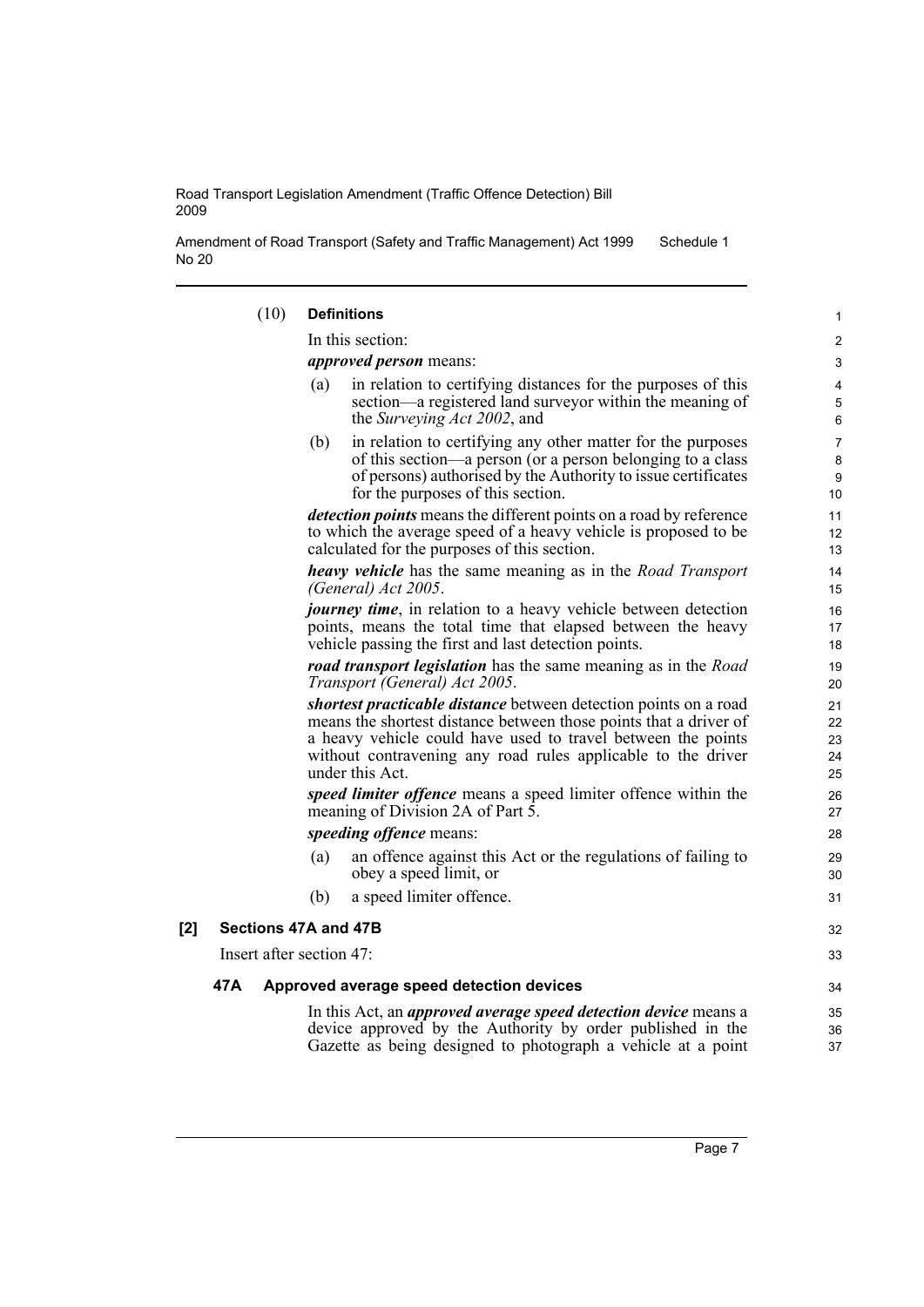Schedule 1 Amendment of Road Transport (Safety and Traffic Management) Act 1999 No 20

> during its journey between different points on a road for use in calculating the vehicle's average speed between those points and to record on any photograph that is taken:

- (a) the date on which the photograph is taken, and
- (b) the time and location at which the photograph is taken, and
- (c) the direction in which the vehicle activating the device is travelling, and
- (d) such other information as may be prescribed by the regulations.

#### **47B Photographic evidence for use in proceedings involving average speed**

- (1) In proceedings in which evidence of the average speed of a vehicle calculated in accordance with section 43A is relied on:
	- (a) photographs tendered in evidence as photographs taken by means of the operation, on a day or days specified on the photographs, of approved average speed detection devices installed at the locations specified on the photographs, and as each bearing a security indicator of a kind prescribed by the regulations, are admissible and are to be presumed:
		- (i) to have been so taken unless evidence sufficient to raise doubt that they were so taken is adduced, and
		- (ii) to bear such a security indicator unless evidence that is sufficient to raise doubt that they do so is adduced, and
	- (b) evidence that a photograph tendered in evidence taken by an approved average speed detection device bears a security indicator of a kind prescribed by the regulations is prima facie evidence that the photograph has not been altered since it was taken, and
	- (c) any such photograph is prima facie evidence of the matters shown or recorded on the photograph.
- (2) When photographs are tendered in evidence in such proceedings as being taken by approved average speed detection devices, a certificate purporting to be signed by an authorised person and certifying the following particulars is also to be tendered in evidence, and is admissible and is prima facie evidence of those particulars:
	- (a) that the person is an authorised person,
	- (b) that, within 30 days (or such other period as may be prescribed by the regulations) before the time and day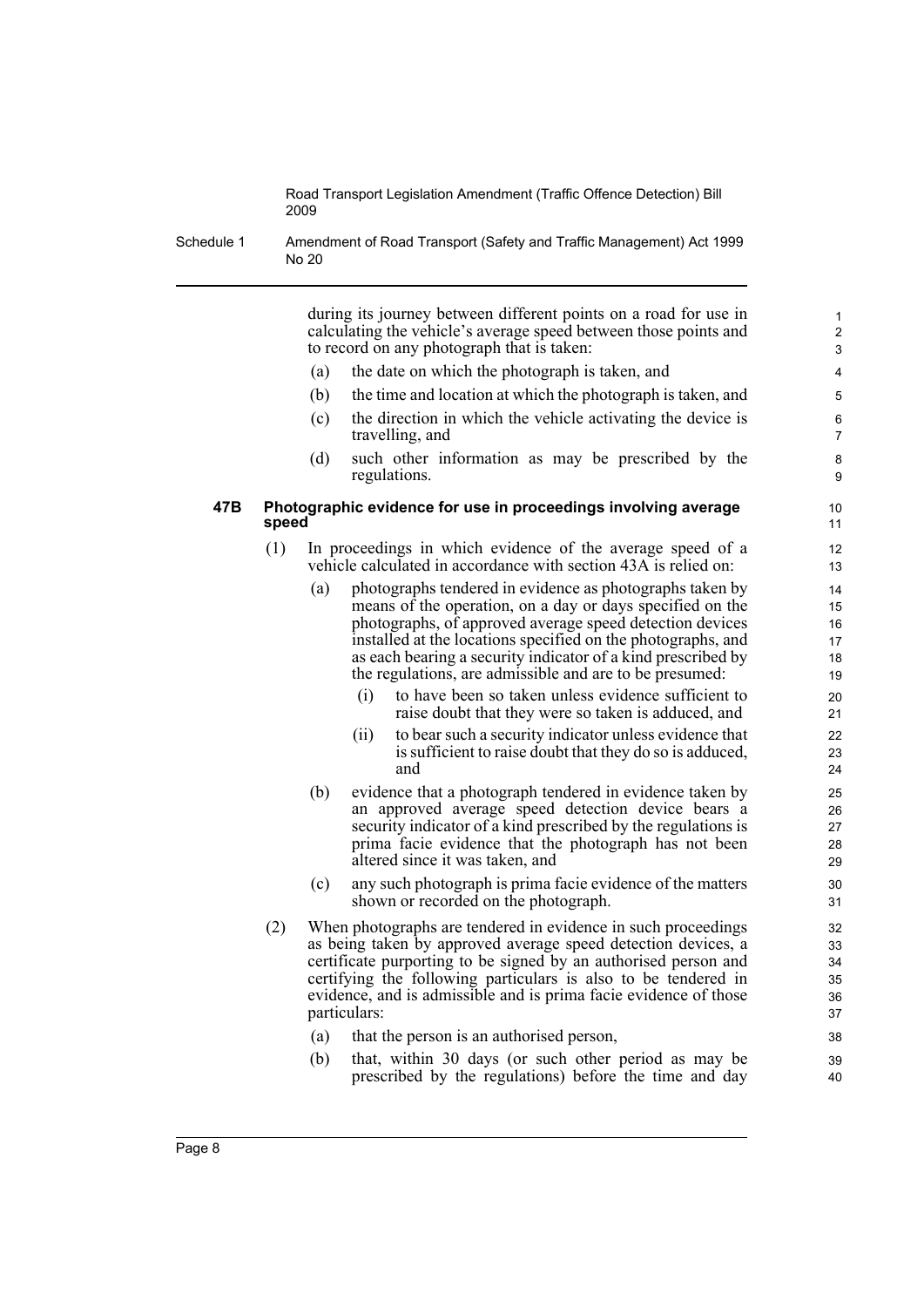Amendment of Road Transport (Safety and Traffic Management) Act 1999 No 20 Schedule 1

recorded on the earliest of the photographs as the time at which and the day on which that photograph was taken, the person carried out the inspection specified in the certificate on the approved average speed detection devices that took the photographs, (c) that on that inspection the approved average speed detection devices were found to be operating correctly. (3) If a certificate under subsection (2) is tendered in proceedings for an offence, evidence: (a) of the accuracy or reliability of the approved average speed detection devices, or (b) as to whether or not the devices operated properly or operate properly (generally or at a particular time or date or during a particular period), is not required in those proceedings unless evidence sufficient to raise doubt that, at the time of the alleged offence, the devices were accurate, reliable and operating properly is adduced. **Note.** See also section 73A. (4) In this section: *authorised person* means a person (or a person belonging to a class of persons) authorised by the Authority to install and inspect approved average speed detection devices. **[3] Section 57 Photographic evidence of traffic light offences** Omit "168 hours" from section 57 (3) (b). Insert instead "the period prescribed by the regulations, whether for a specified kind of device or generally,". **[4] Part 4, Division 4** Insert after Division 3 of Part 4: **Division 4 Approval of devices to detect several kinds of traffic offences 57C Approval of devices for multiple detection functions** (1) The appropriate approval authority may, by order published in the Gazette, approve the same device for use as an approved device for the purposes of 2 or more device approval provisions if the device is designed to perform the detection functions referred to in each of those provisions.  $10$ 11 12 13 14 15 16 17 18 19 20 21 22 23 24 25 26 27 28 29 30 31 32 33 34 35 36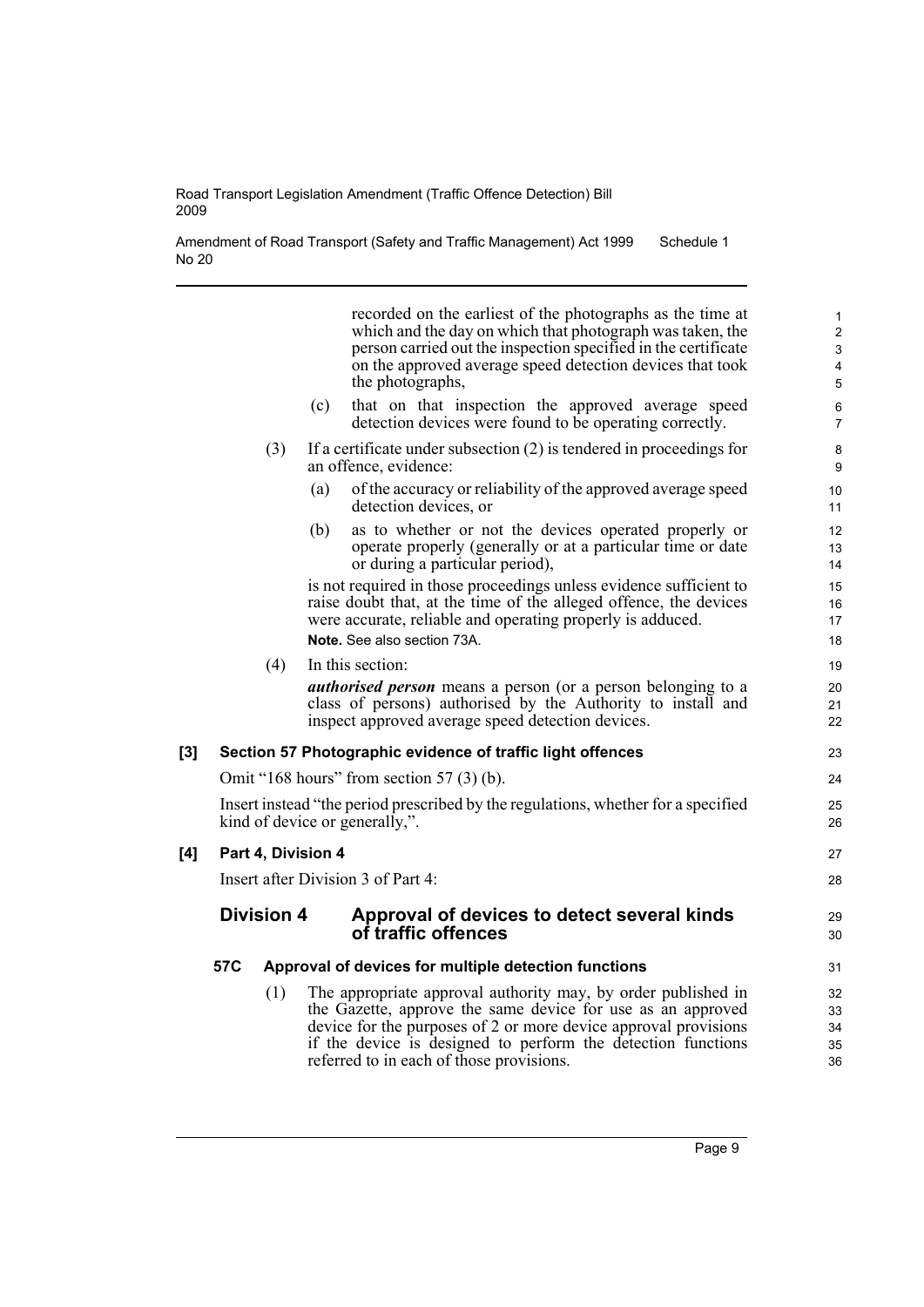Schedule 1 Amendment of Road Transport (Safety and Traffic Management) Act 1999 No 20

> (2) The *appropriate approval authority* for the purposes of subsection  $(1)$  is: (a) if the approval authority for each of the device approval provisions concerned is the same person—that person, or (b) if the approval authority for each of the device approval provisions concerned is a different person—the Governor. (3) An order under subsection (1) may extend to devices that have previously been approved under a device approval provision for a particular detection function. (4) A device approved under subsection (1) is taken for the purposes of this Act: (a) to have been duly approved for the purposes of each of the device approval provisions specified in the order, and (b) to be an approved device of the kind referred to in each of those provisions. (5) Evidence concerning, or obtained from, a device approved under subsection (1) that is used for a particular detection function is subject to the same provisions of this Act and the regulations that would have applied to the device if it had been approved only for that purpose under the relevant device approval provision. (6) Section 44 (2) extends to the making of an order under subsection (1) that would operate to approve a device for the detection function referred to in section 44. (7) Nothing in this section prevents a device from being approved under a device approval provision rather than under this section. (8) In this section: *approval authority*, in relation to a device approval provision, means the person who has the function of approving a device for the detection function referred to in that provision. *detection function* means the detection function for which a device may be approved under any of the device approval provisions. *device approval provision* means each of the following provisions: (a) section 44 (Approved speed measuring devices), (b) section 45 (Approved camera recording devices) in its 1 2  $\overline{a}$ 4 5 6 7 8 9 10 11 12 13 14 15 16 17 18 19 20 21 22 23  $24$ 25 26 27 28 29 30 31 32 33 34 35 36

> > application to the approval of devices by the Governor,

37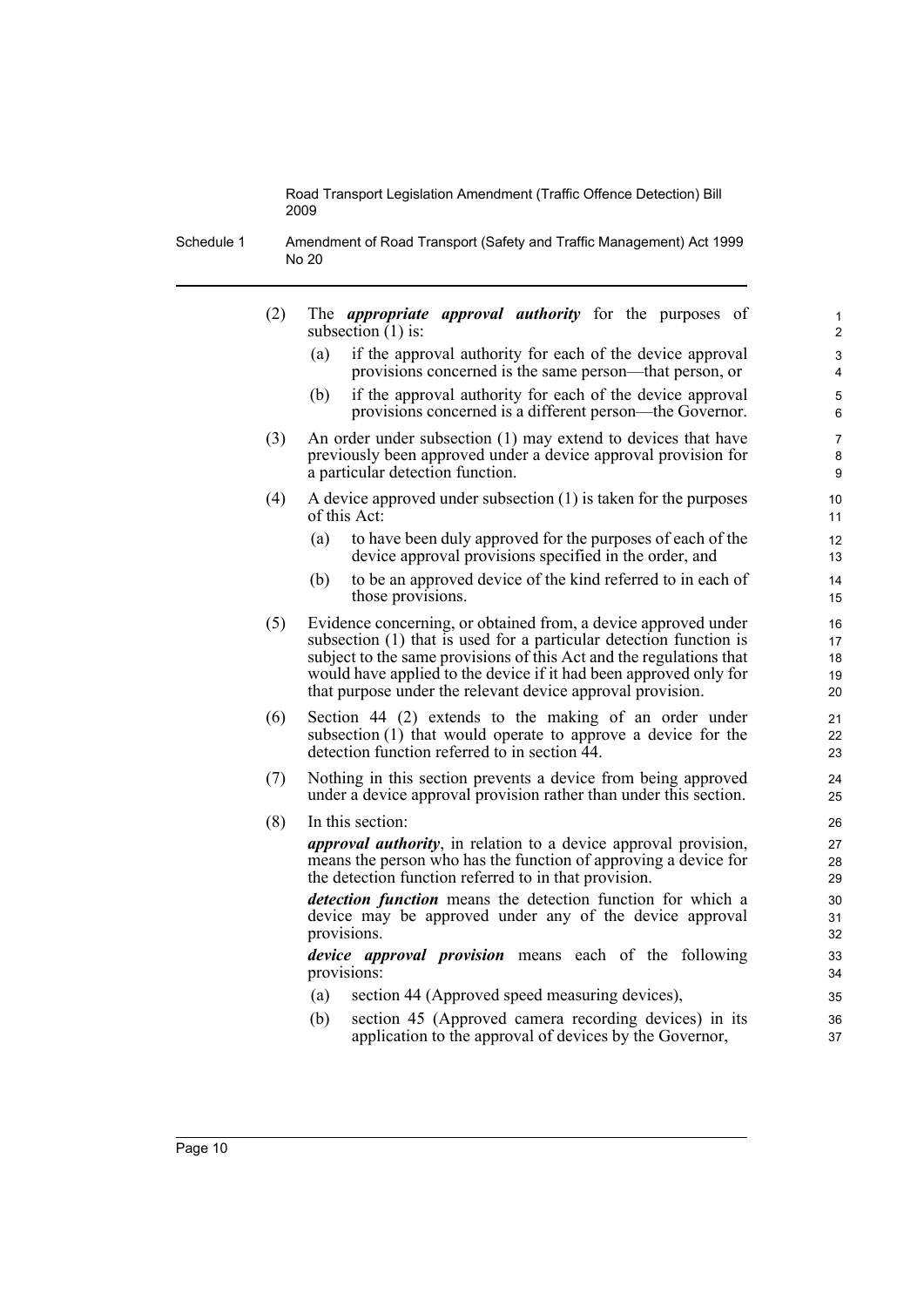Amendment of Road Transport (Safety and Traffic Management) Act 1999 No 20 Schedule 1

|      | section 45 (Approved camera recording devices) in its<br>(c)<br>application to the approval<br>of devices by<br>the<br>Commissioner of Police,                                                       | 1<br>$\overline{c}$<br>3 |
|------|------------------------------------------------------------------------------------------------------------------------------------------------------------------------------------------------------|--------------------------|
|      | section 47A (Approved average speed detection devices),<br>(d)                                                                                                                                       | 4                        |
|      | section 56 (Approved camera detection device),<br>(e)                                                                                                                                                | 5                        |
|      | section 57A (Approved traffic lane camera devices).<br>(f)                                                                                                                                           | 6                        |
| [5]  | Section 69E Photographic evidence of speed of vehicle                                                                                                                                                | 7                        |
|      | Insert "(or of an average speed calculated from information obtained from<br>approved average speed detection devices)" after "approved camera recording<br>device" in section $\overline{69E}(1)$ . | 8<br>9<br>10             |
| [6]  | <b>Section 69E (2)</b>                                                                                                                                                                               | 11                       |
|      | Insert "(or, in the case of evidence of an average speed, section 47B)" after<br>"Section 47 $(2)$ – $(7)$ ".                                                                                        | 12<br>13                 |
| [7]  | Section 69F Liability of offender for speed offence and giving of<br>evidence of speed unaffected                                                                                                    | 14<br>15                 |
|      | Insert "(or of an average speed calculated from information obtained from<br>approved average speed detection devices)" after "approved camera recording<br>device" in section $69F$ (b).            | 16<br>17<br>18           |
| [8]  | Section 73A Rebuttal of evidence of matters of specialised knowledge                                                                                                                                 | 19                       |
|      | Insert "47B," after "47," in section $73A(1)$ .                                                                                                                                                      | 20                       |
| [9]  | Section 73A (3), definition of "approved device"                                                                                                                                                     | 21                       |
|      | Insert at the end of paragraph (d) of the definition:                                                                                                                                                | 22                       |
|      | , or                                                                                                                                                                                                 | 23                       |
|      | an approved average speed detection device.<br>(e)                                                                                                                                                   | 24                       |
| [10] | Schedule 2 Savings, transitional and other provisions                                                                                                                                                | 25                       |
|      | Insert at the end of clause $1(1)$ :                                                                                                                                                                 | 26                       |
|      | Road Transport Legislation Amendment (Traffic<br><i>Offence</i><br>Detection) Act 2009                                                                                                               | 27<br>28                 |
|      |                                                                                                                                                                                                      |                          |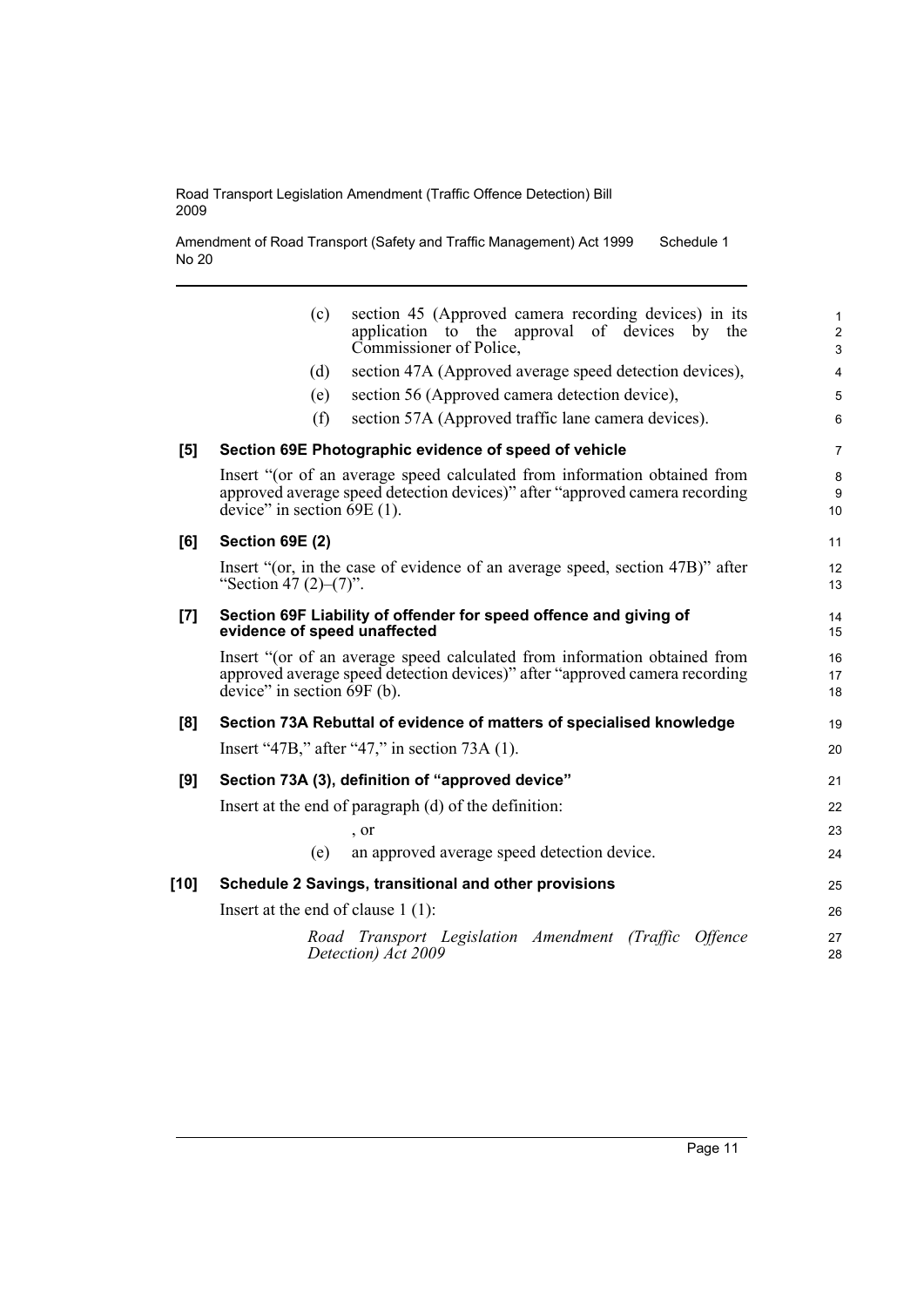Schedule 1 Amendment of Road Transport (Safety and Traffic Management) Act 1999 No 20

### **[11] Schedule 2**

Insert at the end of the Schedule (with appropriate Part and clause numbers):

### **Part Provisions consequent on enactment of Road Transport Legislation Amendment (Traffic Offence Detection) Act 2009**

#### **Definition**

In this Part: *amending Act* means the *Road Transport Legislation Amendment (Traffic Offence Detection) Act 2009*.

1 2

3 4 5

#### **Certificate evidence preserved**

Any certificate issued under section 57 before the amendment of that section by the amending Act continues to be as effectual as it was before the commencement of that amendment (including for the purposes of any evidence in any proceedings).

#### **Approval of approved detection devices for multiple uses**

Section 57C (as inserted by the amending Act) extends to a device that was an approved device for the purposes of a device approval provision (within the meaning of that section) immediately before the commencement of that section.

| [12] | <b>Dictionary</b>                                                | 20 |
|------|------------------------------------------------------------------|----|
|      | Insert in alphabetical order:                                    |    |
|      | <i>approved average speed detection device</i> —see section 47A. | 22 |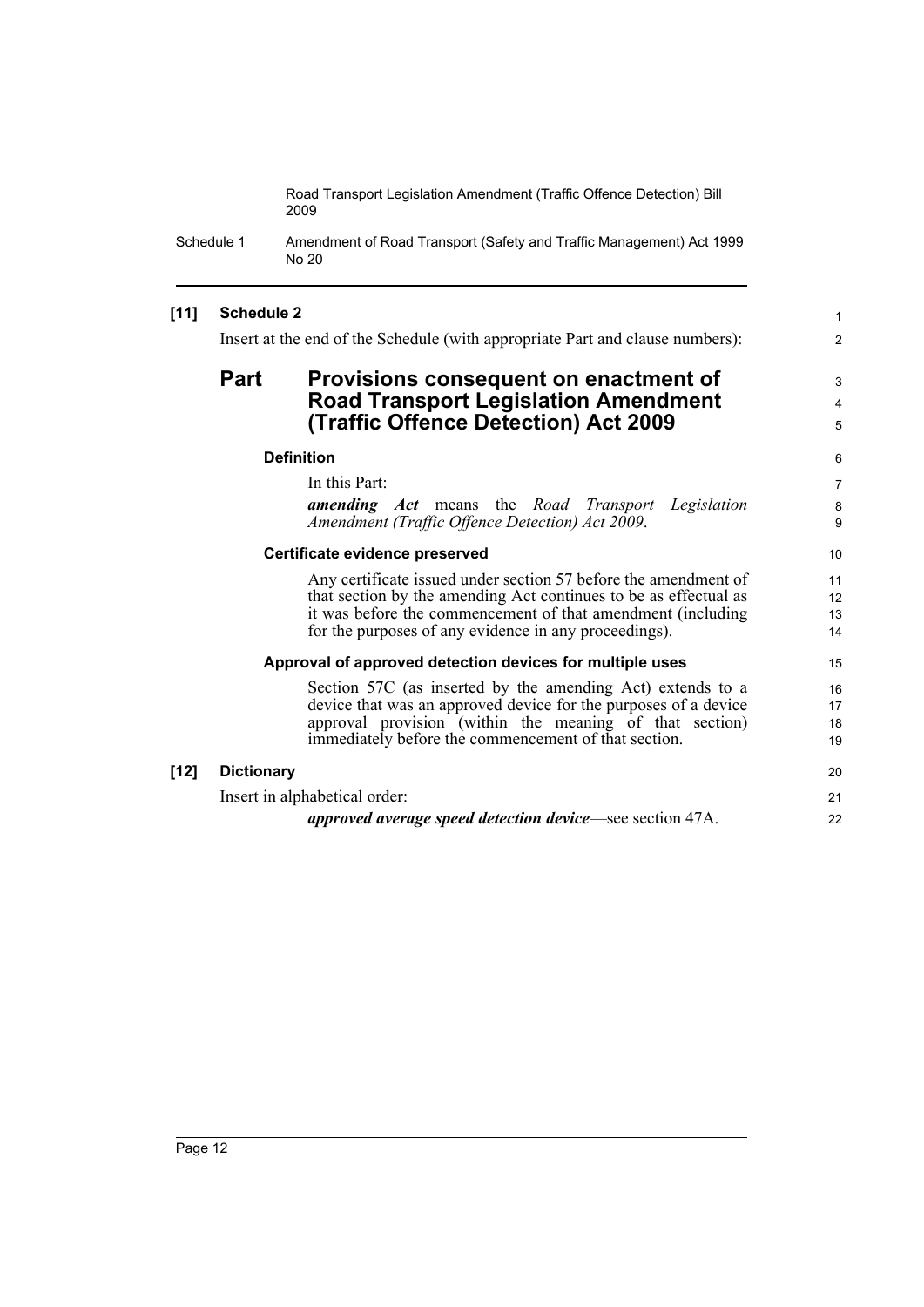Consequential amendment of other Acts and statutory rules Schedule 2

<span id="page-20-0"></span>

|       | <b>Schedule 2</b><br><b>Consequential amendment of other Acts</b><br>and statutory rules                                                                                                                                                                                                                                                                                                                                                                                                                                                                                                                                                                                              | 1<br>$\overline{2}$                                      |  |  |  |
|-------|---------------------------------------------------------------------------------------------------------------------------------------------------------------------------------------------------------------------------------------------------------------------------------------------------------------------------------------------------------------------------------------------------------------------------------------------------------------------------------------------------------------------------------------------------------------------------------------------------------------------------------------------------------------------------------------|----------------------------------------------------------|--|--|--|
| 2.1   | <b>Criminal Procedure Act 1986 No 209</b>                                                                                                                                                                                                                                                                                                                                                                                                                                                                                                                                                                                                                                             |                                                          |  |  |  |
| [1]   | <b>Section 283 Law enforcement devices</b><br>Insert "47B," after "47," in section 283 $(1)$ (a).                                                                                                                                                                                                                                                                                                                                                                                                                                                                                                                                                                                     |                                                          |  |  |  |
| $[2]$ | <b>Section 283 (3)</b><br>Insert "approved average speed detection device," before "approved traffic<br>lane camera device" wherever occurring.                                                                                                                                                                                                                                                                                                                                                                                                                                                                                                                                       |                                                          |  |  |  |
| $[3]$ | <b>Section 283 (4)</b><br>Insert "47B," after "47,".                                                                                                                                                                                                                                                                                                                                                                                                                                                                                                                                                                                                                                  | 9<br>10                                                  |  |  |  |
| [4]   | <b>Section 283 (5)</b><br>Insert "approved average speed detection device," before "approved camera"<br>detection device".                                                                                                                                                                                                                                                                                                                                                                                                                                                                                                                                                            | 11<br>12<br>13                                           |  |  |  |
| 2.2   | <b>Fines Act 1996 No 99</b>                                                                                                                                                                                                                                                                                                                                                                                                                                                                                                                                                                                                                                                           | 14                                                       |  |  |  |
|       | Section 38 Circumstances in which person issued with penalty reminder<br>notice for vehicle or vessel offence is not liable to pay penalty                                                                                                                                                                                                                                                                                                                                                                                                                                                                                                                                            | 15<br>16                                                 |  |  |  |
|       | Insert "approved average speed detection device," before "approved camera"<br>detection device" in paragraph (b) of the definition of vehicle or vessel offence<br>in section 38 $(4)$ .                                                                                                                                                                                                                                                                                                                                                                                                                                                                                              | 17<br>18<br>19                                           |  |  |  |
| 2.3   | <b>Road Rules 2008</b>                                                                                                                                                                                                                                                                                                                                                                                                                                                                                                                                                                                                                                                                | 20                                                       |  |  |  |
|       | Rule 20 Obeying the speed limit<br>Insert after note 4:                                                                                                                                                                                                                                                                                                                                                                                                                                                                                                                                                                                                                               | 21<br>22                                                 |  |  |  |
|       | <b>Note 5.</b> Section 43A of the Act provides that a person bringing<br>proceedings or issuing a penalty notice in which it is alleged that the<br>driver of a heavy vehicle committed a speeding offence may rely on the<br>average speed at which the vehicle travelled between different points on<br>a road as evidence of the offence.<br>If there is more than one speed limit applicable to the driver between the<br>different points, section 43A of the Act provides that for the purposes of<br>such proceedings the speed limit that applied to the driver between<br>those points is taken to be the average speed limit calculated in<br>accordance with that section. | 23<br>24<br>25<br>26<br>27<br>28<br>29<br>30<br>31<br>32 |  |  |  |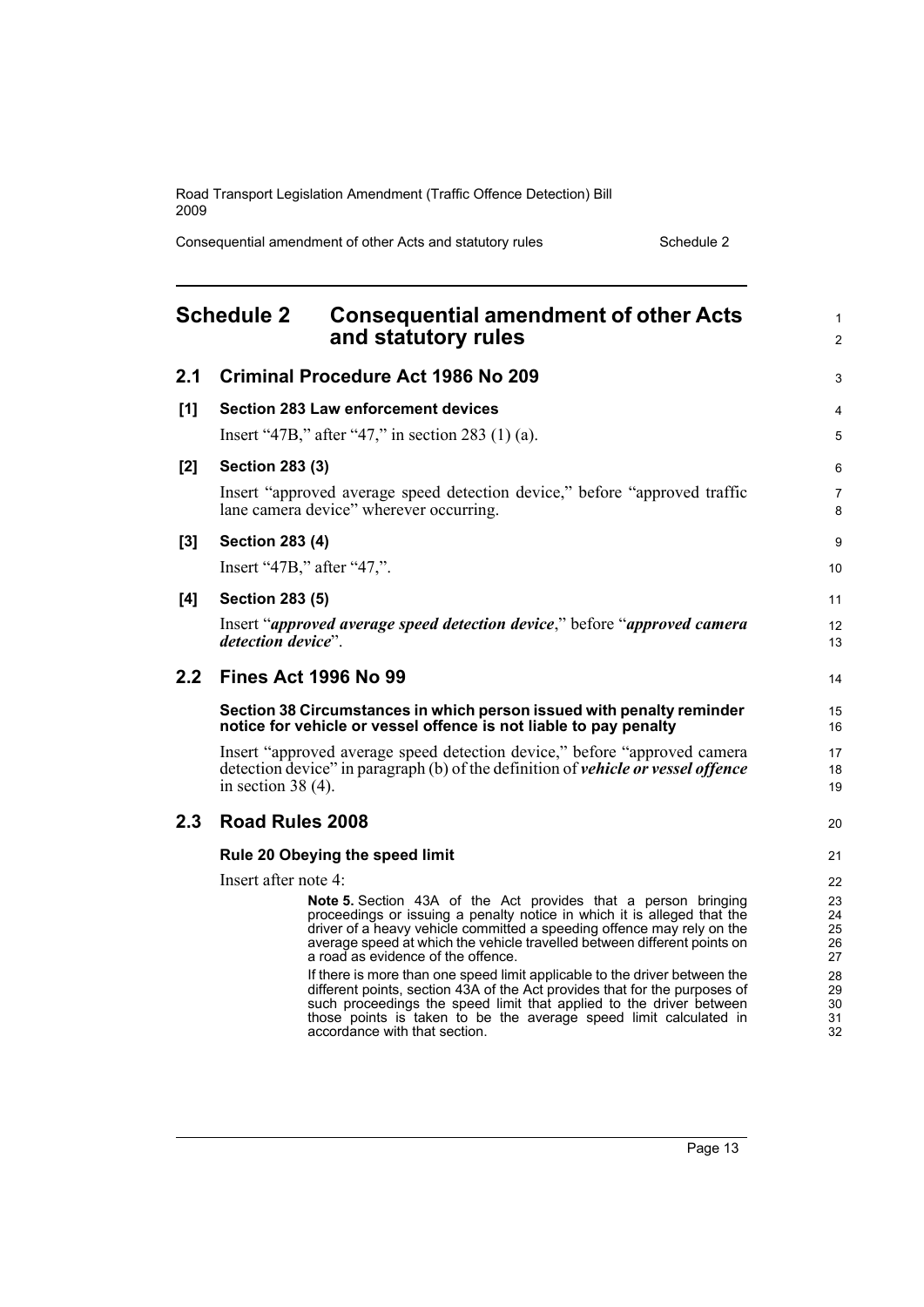Schedule 2 Consequential amendment of other Acts and statutory rules

| 2.4 | <b>Road Transport (Driver Licensing) Regulation 2008</b>                           |     |                                                                                                                                                                                                                         |                           |  |
|-----|------------------------------------------------------------------------------------|-----|-------------------------------------------------------------------------------------------------------------------------------------------------------------------------------------------------------------------------|---------------------------|--|
| [1] | <b>Clause 4 Definitions</b>                                                        |     |                                                                                                                                                                                                                         | 2                         |  |
|     |                                                                                    |     | Insert in alphabetical order in clause $4(1)$ :                                                                                                                                                                         | 3                         |  |
|     |                                                                                    |     | <i>average speed detection zone</i> means a length of road to which an                                                                                                                                                  | 4                         |  |
|     |                                                                                    |     | average speed detection zone sign applies, being a length of road<br>beginning at an average speed detection zone sign and ending                                                                                       | 5<br>$\,6\,$              |  |
|     |                                                                                    |     | 300 metres along the length of road in the direction driven by a<br>driver on the road who faces the sign before passing it.                                                                                            | $\overline{7}$<br>$\bf 8$ |  |
|     |                                                                                    |     | average speed detection zone sign means a traffic sign bearing<br>the words "AVERAGE SPEED".                                                                                                                            | 9<br>10                   |  |
| [2] |                                                                                    |     | <b>Schedule 2 Additional demerit point offences</b>                                                                                                                                                                     | 11                        |  |
|     | occurring.                                                                         |     | Insert "or average speed detection zone" after "Safe-T-Cam zone" wherever                                                                                                                                               | 12<br>13                  |  |
| 2.5 | Road Transport (General) Act 2005 No 11                                            |     |                                                                                                                                                                                                                         |                           |  |
| [1] | Section 179 Liability of responsible person for vehicle for designated<br>offences |     |                                                                                                                                                                                                                         | 15<br>16                  |  |
|     |                                                                                    |     | Omit "summons" from section 179 (3) (b) (i) and the definition of <i>camera</i><br>recorded offence in section 179 (12) wherever occurring.                                                                             | 17<br>18                  |  |
|     | Insert instead "court attendance notice".                                          |     |                                                                                                                                                                                                                         |                           |  |
| [2] | <b>Section 179 (10A)</b>                                                           |     |                                                                                                                                                                                                                         | 20                        |  |
|     | Insert after section 179 (10):                                                     |     |                                                                                                                                                                                                                         |                           |  |
|     | (10A)                                                                              |     | Average speed detected offences                                                                                                                                                                                         | 22                        |  |
|     |                                                                                    |     | The following provisions apply in relation to a penalty notice or<br>court attendance notice for an average speed detected offence<br>involving a heavy vehicle travelling between detection points:                    | 23<br>24<br>25            |  |
|     |                                                                                    | (a) | a reference in any other provision of this section to the time<br>of the occurrence of an offence is taken to be a reference to<br>the period during which the heavy vehicle travelled<br>between the detection points, | 26<br>27<br>28<br>29      |  |
|     |                                                                                    | (b) | the actual offender for the purposes of this section is taken<br>to be each driver of the heavy vehicle between the<br>detection points,                                                                                | 30<br>31<br>32            |  |
|     |                                                                                    | (c) | any obligation under this section of the responsible person<br>for the heavy vehicle to supply the name and address of the<br>person who was in charge of the vehicle at the time the                                   | 33<br>34<br>35            |  |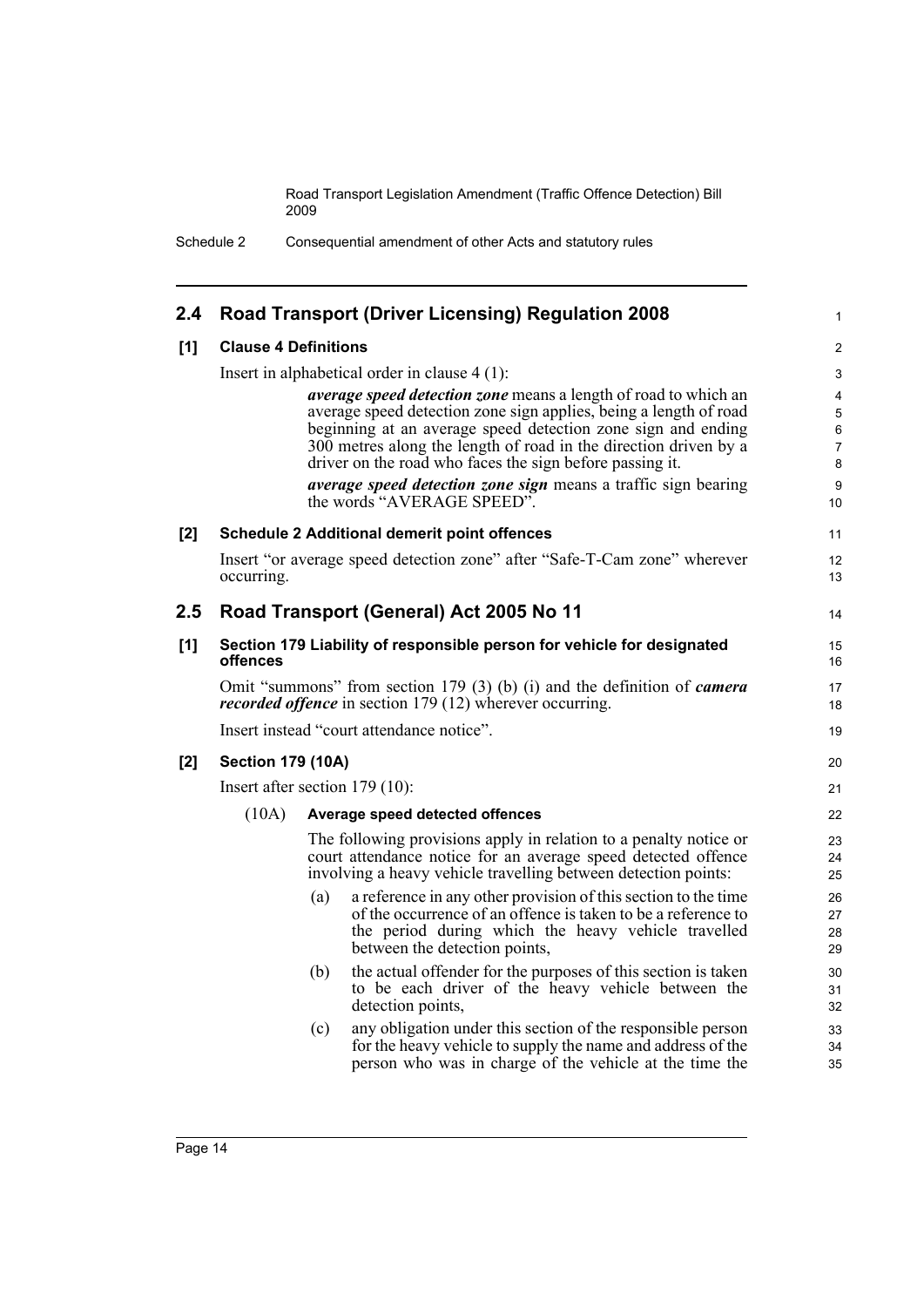Consequential amendment of other Acts and statutory rules Schedule 2

offence occurred is taken to be an obligation to provide the names and addresses of each of the persons who were in charge of the heavy vehicle between the detection points,

(d) subsection (2) does not operate to prevent a penalty being imposed on or recovered from each of the drivers of the heavy vehicle between the detection points.

**Note.** Section 43A of the *Road Transport (Safety and Traffic Management) Act 1999* allows the average speed of a heavy vehicle calculated from the time taken to travel between different detection points to be used as evidence of the actual speed at which the vehicle travelled. Section 43A (2) (b) of that Act (when read with section 43A (3)) provides that if there is more than one driver of the vehicle between the detection points, each driver is taken to have driven the heavy vehicle at the average speed of the vehicle except for any particular driver who can establish any exculpatory ground prescribed by the regulations.

#### **[3] Section 179 (12)**

Insert in alphabetical order:

*average speed detected offence* means a speeding offence involving a heavy vehicle in respect of which the penalty notice or the court attendance notice indicates that the average speed of the vehicle was calculated from information recorded by approved average speed detection devices (within the meaning of the *Road Transport (Safety and Traffic Management) Act 1999*).

#### *court attendance notice* means:

- (a) in relation to proceedings for an offence commenced in the Local Court—a court attendance notice within the meaning of the *Criminal Procedure Act 1986* issued in respect of the person alleged to have committed the offence, and
- (b) in relation to proceedings for an offence commenced in the Supreme Court in its summary jurisdiction—an application for an order under section 246 of the *Criminal Procedure Act 1986* in respect of the person alleged to have committed the offence.

*detection points*, in relation to an average speed detected offence, has the same meaning as *detection points* has in section 43A of the *Road Transport (Safety and Traffic Management) Act 1999*.

# **[4] Section 179 (12), definition of "camera recorded offence"**

Insert at the end of paragraph (d) (ii) of the definition of *camera recorded offence*:

, or (e) an average speed detected offence.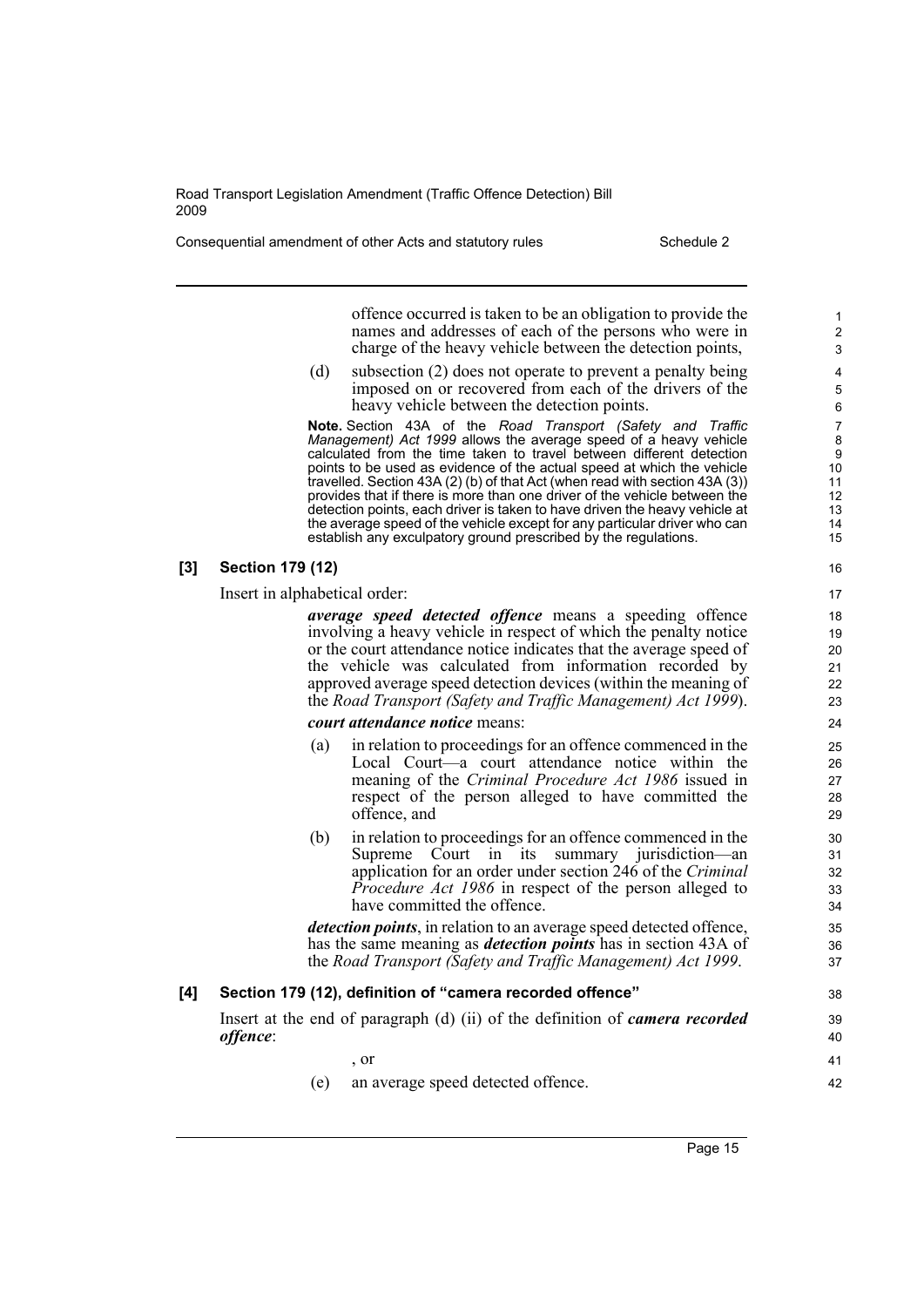Schedule 2 Consequential amendment of other Acts and statutory rules

| 2.6 | <b>Road Transport (General) Regulation 2005</b>                                         |             |                                                                                                                                                                                                                                                                                                                                             |                                                |  |
|-----|-----------------------------------------------------------------------------------------|-------------|---------------------------------------------------------------------------------------------------------------------------------------------------------------------------------------------------------------------------------------------------------------------------------------------------------------------------------------------|------------------------------------------------|--|
| [1] | <b>Clause 168 Definitions</b>                                                           |             |                                                                                                                                                                                                                                                                                                                                             |                                                |  |
|     |                                                                                         |             | Insert in alphabetical order in clause 168 (1):                                                                                                                                                                                                                                                                                             | 3                                              |  |
|     |                                                                                         |             | <i>average speed detection zone</i> means a length of road to which an<br>average speed detection zone sign applies, being a length of road<br>beginning at an average speed detection zone sign and ending<br>300 metres along the length of road in the direction driven by a<br>driver on the road who faces the sign before passing it. | 4<br>5<br>$\,6\,$<br>$\overline{7}$<br>$\bf 8$ |  |
|     |                                                                                         |             | average speed detection zone sign means a traffic sign bearing<br>the words "AVERAGE SPEED".                                                                                                                                                                                                                                                | $\boldsymbol{9}$<br>10                         |  |
| [2] |                                                                                         |             | <b>Schedule 3 Penalty notice offences</b>                                                                                                                                                                                                                                                                                                   | 11                                             |  |
|     | Insert "or average speed detection zone" after "Safe-T-Cam zone" wherever<br>occurring. |             |                                                                                                                                                                                                                                                                                                                                             |                                                |  |
| 2.7 | 1999                                                                                    |             | <b>Road Transport (Safety and Traffic Management) Regulation</b>                                                                                                                                                                                                                                                                            | 14<br>15                                       |  |
| [1] | Clause 156B Security indicators: sections 47B and 57B of Act                            |             |                                                                                                                                                                                                                                                                                                                                             | 16                                             |  |
|     | Omit "section 57B" from clause 156B (1).                                                |             |                                                                                                                                                                                                                                                                                                                                             |                                                |  |
|     | Insert instead "sections 47B and 57B".                                                  |             |                                                                                                                                                                                                                                                                                                                                             |                                                |  |
| [2] |                                                                                         | Clause 156D |                                                                                                                                                                                                                                                                                                                                             | 19                                             |  |
|     | Insert after clause 156C:<br>156D<br>(b) of the Act                                     |             |                                                                                                                                                                                                                                                                                                                                             | 20                                             |  |
|     |                                                                                         |             | Inspection of approved camera detection devices: section 57 (3)                                                                                                                                                                                                                                                                             | 21<br>22                                       |  |
|     |                                                                                         | (1)         | For the purposes of section $57(3)$ (b) of the Act, the prescribed<br>period is:                                                                                                                                                                                                                                                            | 23<br>24                                       |  |
|     |                                                                                         |             | in the case of an approved digital camera detection<br>(a)<br>$device - 30 \, days$ , or                                                                                                                                                                                                                                                    | 25<br>26                                       |  |
|     |                                                                                         |             | in the case of any other kind of approved camera detection<br>(b)<br>device-168 hours.                                                                                                                                                                                                                                                      | 27<br>28                                       |  |
|     |                                                                                         | (2)         | In this clause:                                                                                                                                                                                                                                                                                                                             | 29                                             |  |
|     |                                                                                         |             | approved digital camera detection device means an approved<br>camera detection device that is capable of recording images in the<br>form of digitalised, electronic or computer-generated images.                                                                                                                                           | 30<br>31<br>32                                 |  |